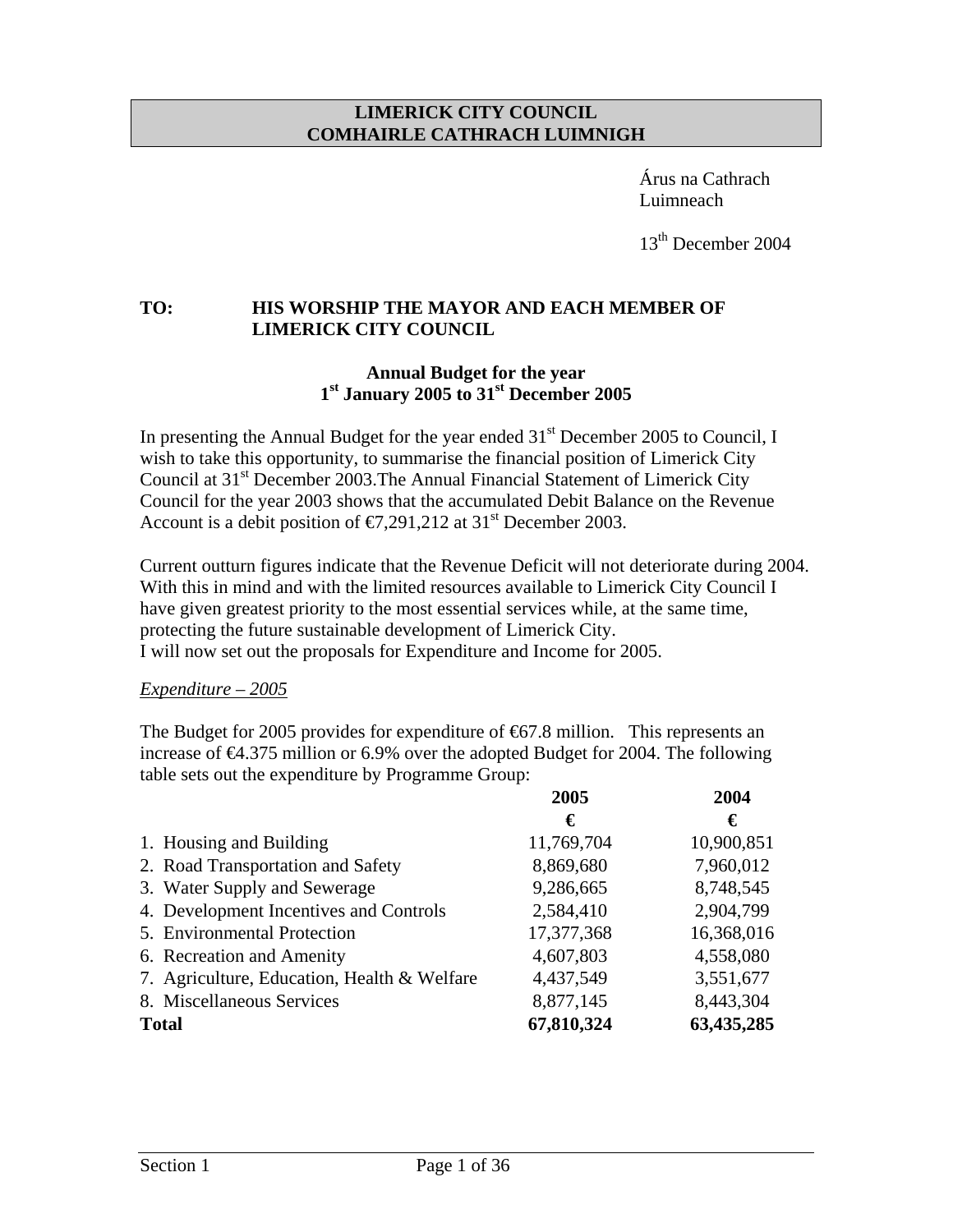The following graph depicts estimated expenditure by Programme Group for 2005, compared to 2004.



This increase in expenditure can be broken down as follows:

|                          | 2005<br><del>G</del> million | 2004<br><del></del> <b>€million</b> | <b>Increase</b><br><del>G</del> million |
|--------------------------|------------------------------|-------------------------------------|-----------------------------------------|
|                          |                              |                                     |                                         |
| Payroll and Pensions     | 35.36                        | 33.39                               | 1.97                                    |
| Non Payroll              | 32.45                        | 30.05                               | 2.40                                    |
| <b>Total Expenditure</b> | 67.81                        | 63.44                               | 4.37                                    |

### **Payroll and Pensions**

The cost for 2005 reflects an increase of 5.9% on 2004. In preparing the Budget for 2005 in order to minimize the increase in payroll costs it is intended:

- not to increase the number of employees
- to consider the necessity of filling any vacancies that occur in 2005 on a case by case basis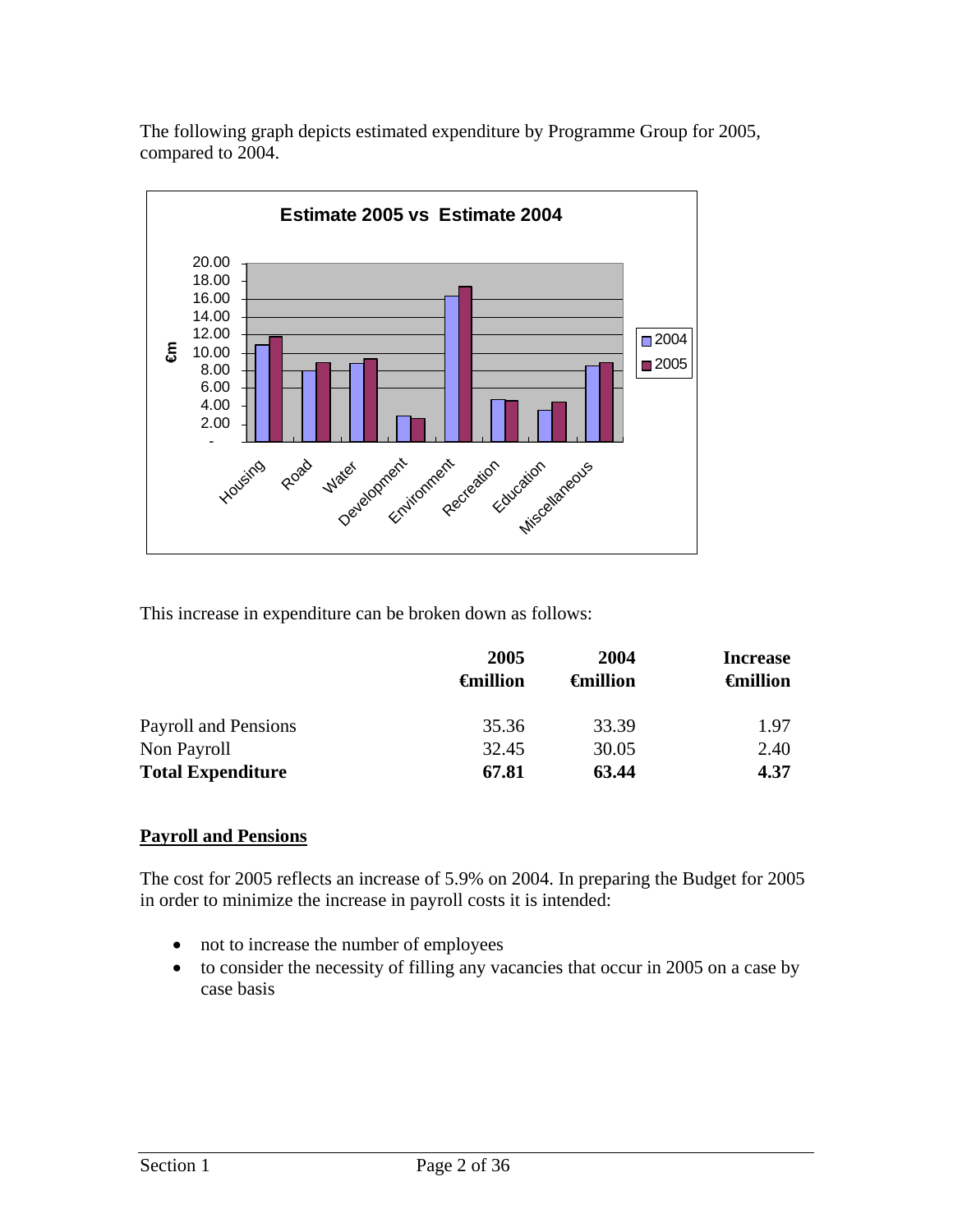# **Non-Payroll Costs**

There are a number of new costs and unavoidable increases in current costs facing the City Council for 2005. I have made every effort to maintain expenditure in critical areas. Non payroll costs have increased by 7.9%. Details of proposals are set out in the following pages.

## **Domestic Waste Collection from Low Income Households**

Since the discontinuation of the City Council Refuse Collection Service in 2000, a scheme known as the "waiver scheme" has operated for low-income householders. It has however come to my attention that the City Council can only waive a charge made by it. As we do not make a charge for refuse collection we cannot waive such a charge. There is also to my knowledge no provision in law to pay a subsidy to a householder, or to a waste service provider on behalf of a householder. While acknowledging the intention of the scheme, nonetheless it is necessary for a Local Authority to have a legal basis for making payments of public money.

Considerable effort has been expended in trying to resolve this matter. A mechanism is now evolving which I expect will allow us to accomplish the wish of the City Council to ensure that a refuse collection arrangement is available to low income householders without causing them undue hardship.

In arriving at a sum to include in the Budget for 2005 we also have to consider the following: -

- $\triangleleft$  The polluter pays principle.
- $\triangleleft$  The need to encourage recycling.
- $\div$  The need to have incentives for waste reduction.
- The financial position of the City Council.
- $\triangle$  The ability of householders to pay without undue hardship.

Bearing the above in mind, I believe that it is reasonable to include a provision of €400,000 under this heading.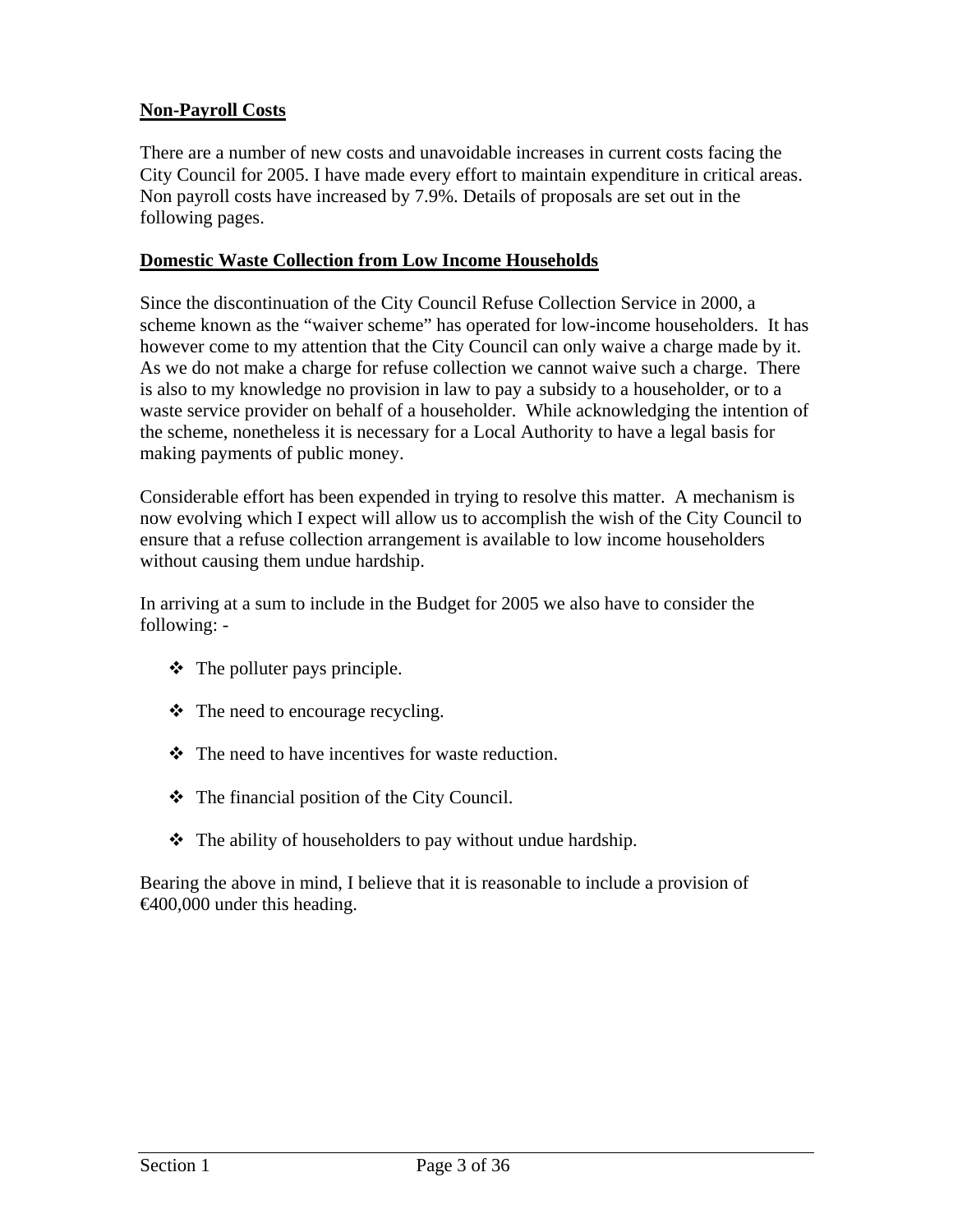## **Income Proposals - 2005**



The effective valuation of  $\text{\textsterling}39,792$  (2004) has increased by  $\text{\textsterling}10,852$  to  $\text{\textsterling}320,644$  for 2005. This represents an increase of 3.5%. This increase is as a result of the continued improvements delivered in the City. There have been increases in economic activity and the level of investment in the City has continued to grow.

While this increased buoyancy in effective valuation has been a welcome boost to the finances of Limerick City Council, in order to meet the commitments that I have referred to and having maximised all sources of income available to Limerick City Council, I propose an increase of 3.6% on the General Annual Rate on Valuation for 2005.

I have included a sum of  $\epsilon$  10,348,435 in the Budget for 2005 in respect of the Local Government Fund. I have also included a contribution by the DoEHLG towards the domestic portion of the operational cost of the waste water treatment plant at Bunlicky. I have assumed that the operational cost of the plant will be fully funded by a combination of this contribution, waste water charges to non domestic customers in the City and charges to Limerick County Council and Clare County Council.

The consolidated charge for water and waste water will increase to  $\epsilon$ 5.60 per 1,000 gallons in 2005 from €5.39 in 2004, an increase of 3.9%. There is no proposed increase in parking discs from the current charge of  $\epsilon$ 1.50. In the following pages I have set out on a programme by programme basis the main areas of income and expenditure.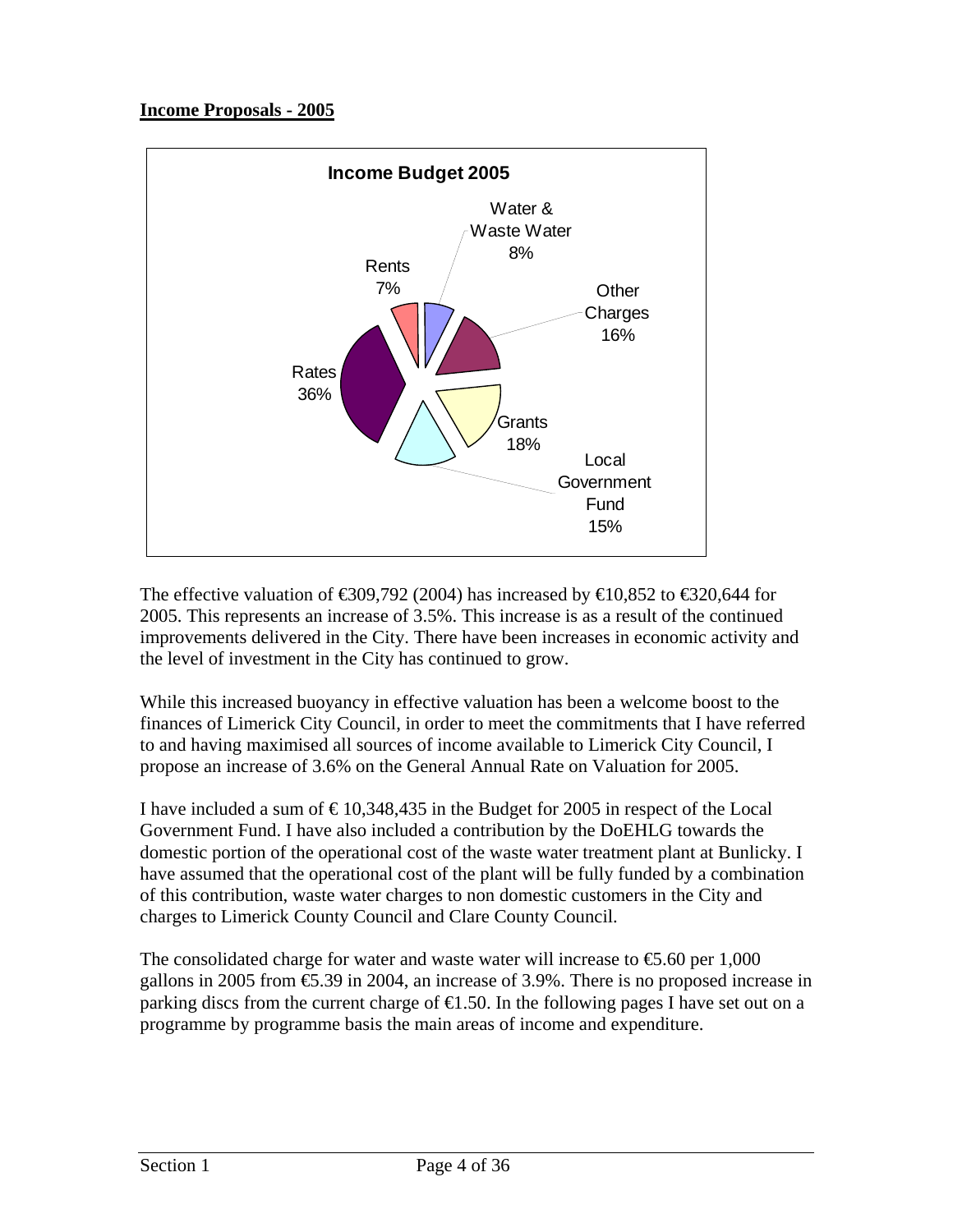# **Conclusion**

The draft Budget now presented to Members for their consideration reflects:-

- The need to pursue the objectives of our Corporate Plan in accordance with the principals of value for money and customer care.
- The need to continue a programme of investment and development of the City.
- The need to match spending programmes with resources.

I would like to take this opportunity to thank the Members of Council for their assistance and support during the last year. In particular I wish to express my thanks to the Mayor, Councillor Michael Hourigan and his predecessor, Councillor Dick Sadlier for their wholehearted commitment and support this year.

I also wish to express my thanks to the Directors, Mr. Kieran Lehane, Mr. Oliver O Loughlin, Mr. Pat Dowling, Mr. John Breen and their respective teams for their commitment and high quality work. I am very grateful to the staff in the Finance Department, in particular Mr. John Field and his team, for the many hours of work involved in the compilation of this Budget.

I look forward to debating any issues involved with Members.

I recommend the adoption of the Annual Budget, as set out, at the Statutory Budget Meeting to be held on  $21<sup>st</sup>$  December 2004.

**Tom Mackey City Manager**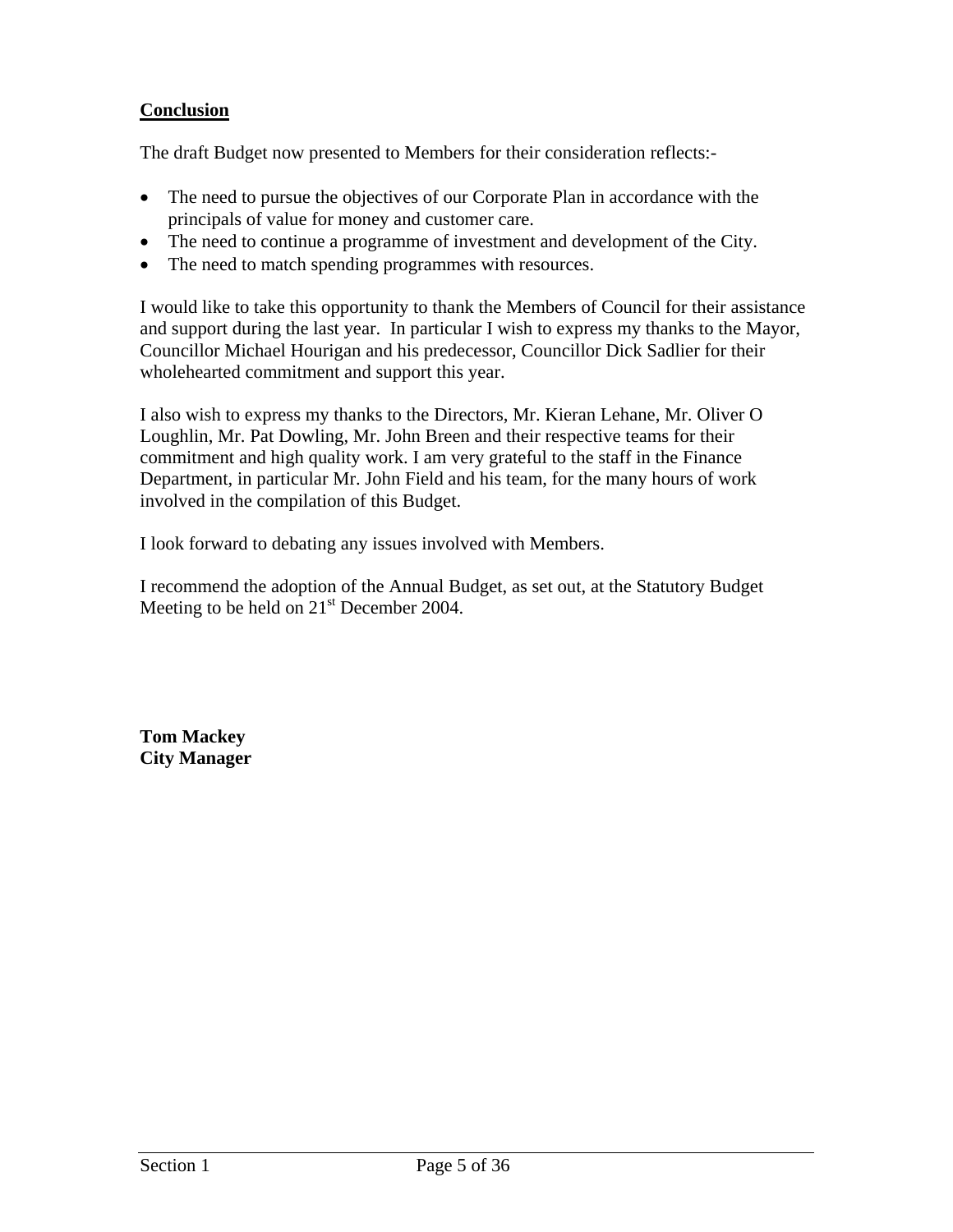## **SOCIAL POLICY & HOUSING**

#### *"The overall aim of Social Policy and Housing is to develop and foster a culture of social inclusiveness and partnership in the delivery of the housing service."*

### *Action Plan for Social & Affordable Housing 2004-2008*

The Action Plan (which is currently before City Council) is the blueprint for the provision of social and affordable housing for the period 2004-2008. This is an ambitious Plan, estimated to cost  $\in$  93.18m, seeking to deliver/upgrade 1436 no. social housing units over the period of the plan through newbuild/acquisitions, remedial works schemes, voluntary housing agencies etc. The Plan also seeks to shift much of our energy away from building of new estates towards the rehabilitation of the stock already in our control. Broader emphasis on the regeneration of deprived areas and improved management of our estates will be to the fore of our housing programme for the short to medium term future. 2004, the first year of the Plan, has seen the addition of 99 houses to our stock.

#### *Housing Maintenance*

The Housing Maintenance Department services a housing stock in excess of 3,200 units. Services are provided to houses in the Northside of the city from the Moyross Maintenance Depot and houses in the Southside are serviced by the Rathbane Depot. There is a dedicated relettings crew based in the Garryowen Depot and this crew deals with in excess of 200 new lettings each year.

### *Replacement of Windows and Doors Programme*

This programme, which is ongoing, commenced in 2001 and will continue over a five year period. By the end of the current year 875 houses will have benefited from the programme. Provision is being made in this budget for Phase  $4 \&$  Phase  $5$  to commence early in 2005 which will see 357 additional houses benefiting.

#### *Central Heating Programme*

Almost 2,500 of our housing stock, comprising 79% of Elderly accommodation and 92% of the remainder of City Councils housing stock, have no central heating. In keeping with our commitment towards improvement of the housing stock it is intended to avail of the recently announced DoEHLG Central Heating Initiative.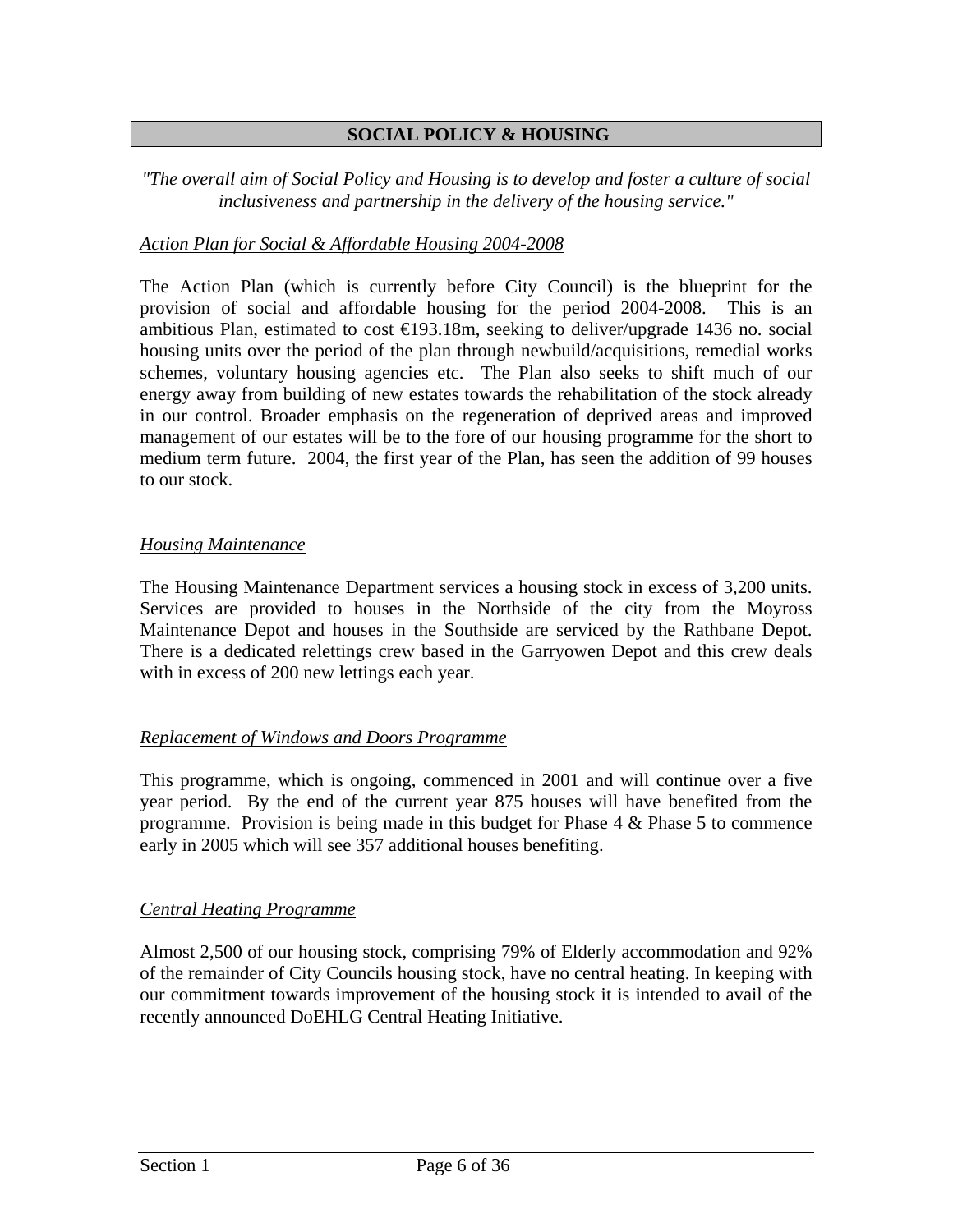Under this scheme the Dept will provide a grant of  $\epsilon$ 5,600 or 80% of the work, whichever is the lesser, towards the installation of central heating and other related works. A provision of €50,000 has been made to enable this work begin in 2005.

# *Estate Management*

Three Community Liaison Officers continue to be provided for in the estate management budget and provision is also made for the employment of a Tenancy Enforcement Official who deals with incidences of anti-social behaviour in our housing estates. This initiative has proved very successful in the current year. A new Anti-Social Behaviour Policy was agreed by City Council during 2004 which reflects Limerick City Council's strong stance on the issue of anti-social behaviour.

Funding has also been provided for the running costs of each of the properly established estate management groups. Provision has also been made for the full-time Travellers Services Co-ordinator who deals with the management and development of the traveller halting sites.

Provision has been made for an increase of  $\epsilon$ 25,000 to  $\epsilon$ 150,000 to the Social & Community Grants Scheme in 2005. Grants were paid to 12 groups in 2004.

### *Disabled Persons Grants*

Provision of €320,000 has been made in the budget for 2005 in respect of Disabled Persons Grants. Provisional approvals for the year are estimated at 60.

### *O'Malley Park Remedial Works Scheme*

A budget in excess of  $E$ 5M has been approved for this project.

During the year a Project Office was established in O'Malley Park and is the base for the full time project management team. An extensive public consultation process with local residents and community based groups commenced in 2004 and it is expected that designs will be finalised early in the New Year.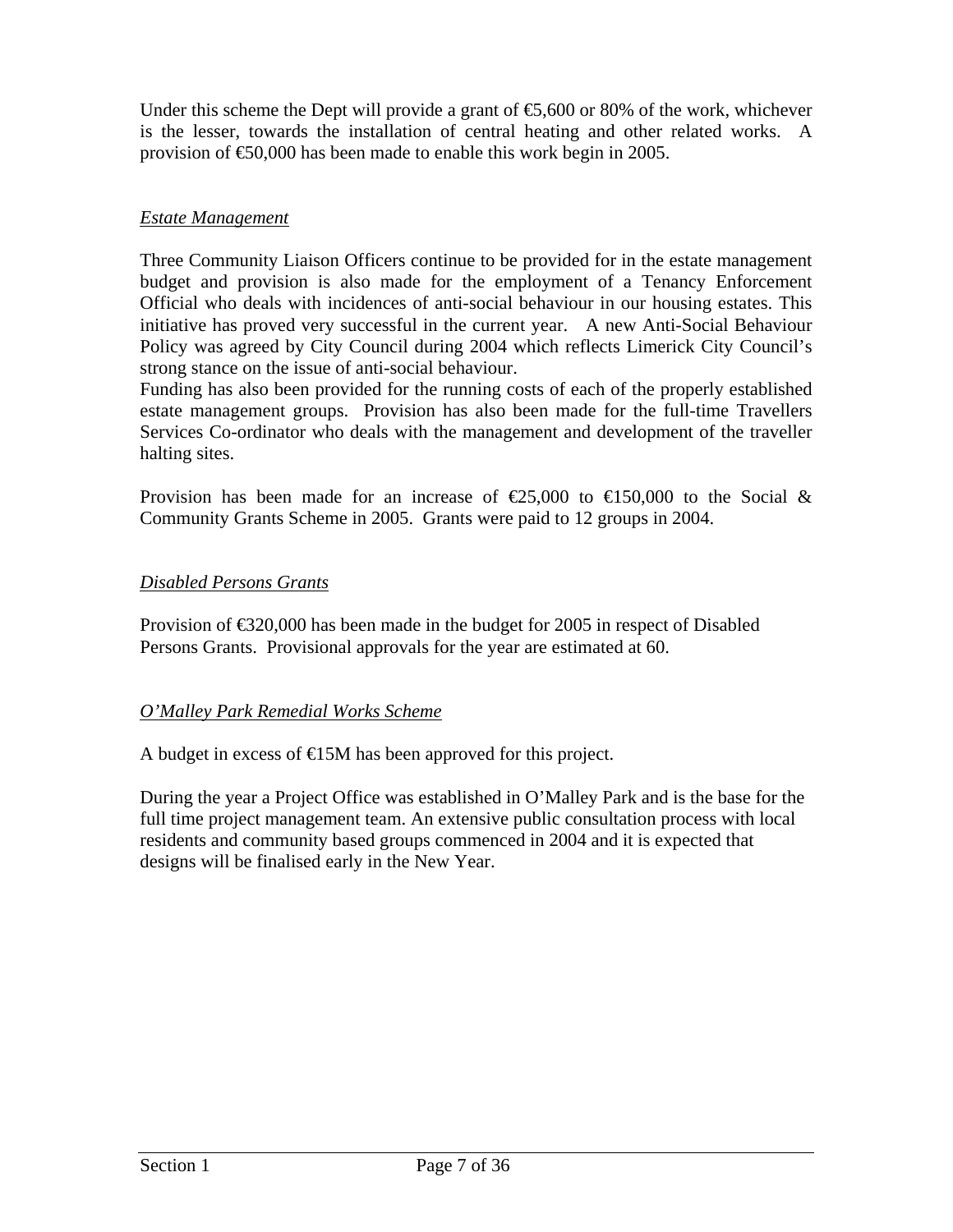### **ROADS, TRANSPORTATION & INFRASTRUCTURE**

*"The overall aim of the Transportation and Infrastructure Department of Limerick City Council is to continue to maintain and improve the road network within the City, promote and encourage an integrated sustainable public transport system with due regard for the safety and amenity of all, and to provide the appropriate infrastructure to support and sustain the economic and social development of the City."*

To give effect to this overall aim a number objectives have been set out:

- To have continuously available a high quality drinking water to meet local and regional demands.
- To promote the provision of flood protection infrastructure to minimise the risk of flooding and to provide an appropriate emergency response.
- To provide a high quality sanitary wastewater collection and treatment system to meet local and regional demands in the EU requirements.
- To promote the development of the waterways to their full development.
- To plan, design and maintain roads, footpaths and associated infrastructure in a sustainable manner which ensures safety, accessibility and efficiency for all.
- To plan for the provision of a sustainable quality transport network in and around the city for all modes of transport.

### *Roads and Traffic*

The Roads and Traffic Section of Limerick City Council is primarily responsible for: the design and construction of roads, maintenance of the existing street network, traffic management and safety, provision of public transport, regulation of street use and public lighting.

The public road network in the city is primarily comprised of local, regional and national primary routes with some national secondary routes. The length of national primary route in the city area is reducing with the construction of the Southern Ring Road and the reclassification of National Primary roads.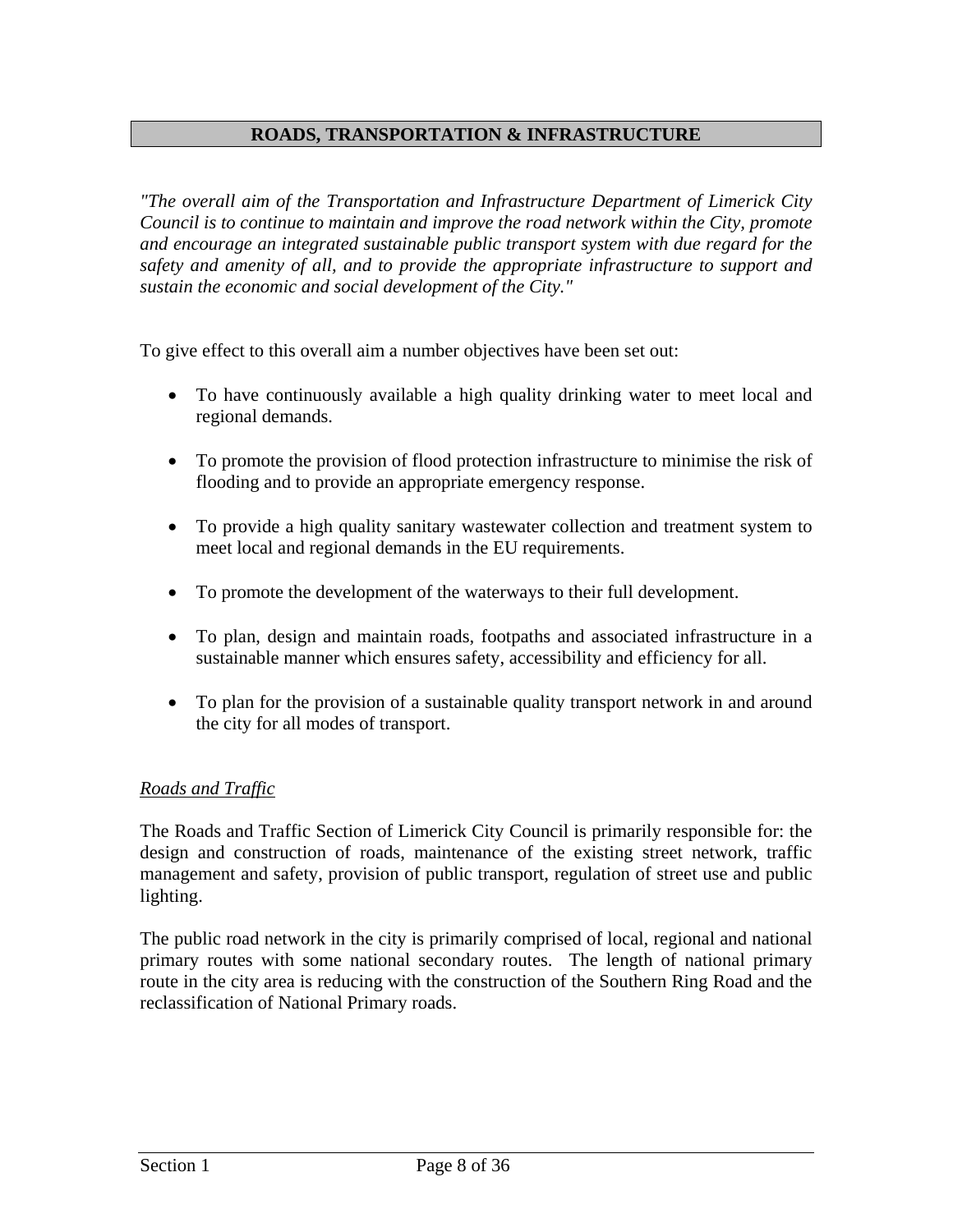## **Road Developments**

#### *Corbally Link Road*

Limerick City Council has received part funding from the Department of Environment, Heritage and Local Government for the development of the Corbally Link Road from O'Dwyers Bridge to Corbally Road to Park Road. Provision of this road is a crucial element in the opening up of this area of the city for economic development and will also provide relief to local traffic in the area. The road way will also enhance access to the canal provide additional pedestrian and cycle access to the University of Limerick and the river Shannon.

Negotiations have now been completed on the land acquisitions for the second phase of the link road and it is intended to commence construction in 2005, in accordance with available funding.

#### *Southern Ring Road*

Phase 1 of the Southern Ring Road from Rosbrien (N20) to Annacotty (N7) was opened to traffic on the  $31<sup>st</sup>$  of May last. The opening of this road has resulted in the removal of some 10,000 through vehicles from travelling through the city streets on a daily basis.

The development of Phase 2 of the Southern Ring Road including a tunnel crossing of the Shannon River has been approved by An Bord Pleanala following an oral hearing during the summer of 2004. The development of this road is proceeding apace and it is scheduled that the Southern Ring Road Phase 2 will be opened to traffic in 2009. It is vital that the city now plans for the strategic development which the Southern Ring Road will provide in terms of the traffic removed from city streets with the consequent opportunities to develop pedestrian friendly enhanced civic areas.

#### *Northern Relief Road*

The provision of further relief to traffic in the general city area is to be provided for. In this regard, plans have been developed by Clare County Council for the provision of a Northern Relief Road on the Northern and North Eastern areas of the city which should give relief to the traffic congestion in a number of areas including the Corbally area. We will be working closely with our colleagues in Clare County Council on the development of this project over the coming year.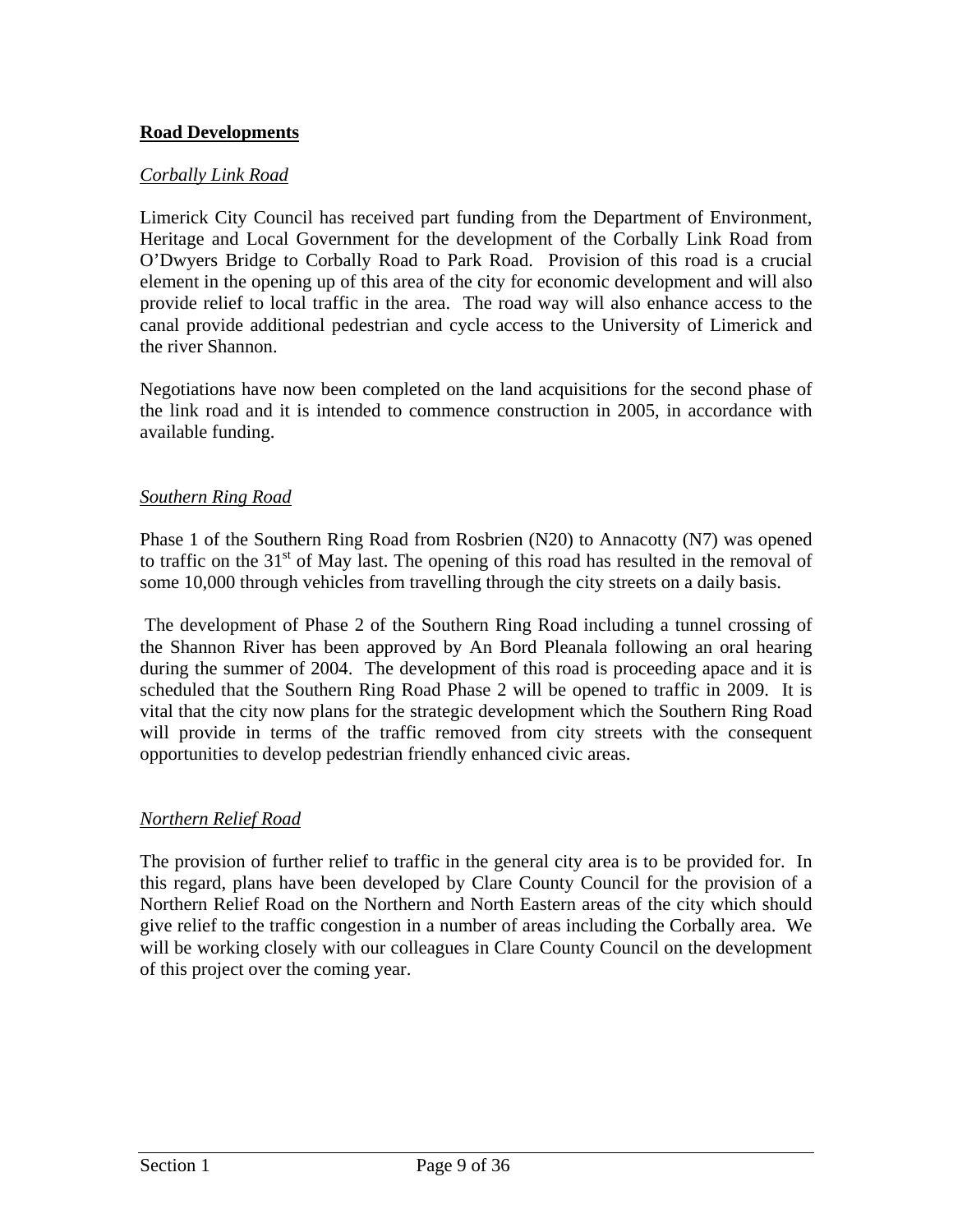### *National Spatial Strategy*

It is absolutely imperative that Limerick City is in a position to gain from its designation, with Shannon, as a developing gateway in the National Spatial Strategy. The Limerick Planning Land Use and Transportation Study which has been developed over the past number of years needs to be brought to conclusion, and be placed before the relevant Councils for adoption. This will be a priority in 2005. This study sets out a strategic framework for the development of the city and its hinterland along with associated transportation and road planning issues. It will also allow the city to maximise the opportunities that will arise from economic development in the region.

### *Road Maintenance and Improvement*

The ongoing programme of footpath restoration will be continued in the coming year along with other necessary works part funded through the adopted development levy scheme. Again priority will be given to the reduction and minimisation of risk with specific road works to be carried out on a number of areas in accordance with funding available under the Specific Improvement Grant. A detailed roads programme will be brought before the Council early in 2005.

#### **Traffic Management**

#### *Street Management*

Available street space within the city is becoming a more valuable resource as traffic volumes continue to increase and demand for space is at a premium. With this in mind it is vital that the Council puts in place appropriate street management policies which are sustainable and which permit the economic development particularly of the city centre to meet all its requirements. To this end it is intended to bring forward a number of policies including proper regulation of deliveries in the city centre, management of street and under street space, street furniture and street signage management and greater control and regulation on road openings for utility services in the coming year.

#### *Traffic Calming*

Traffic calming schemes have been rolled out across the city over the past number of years. In 2005 a further enhancement programme in this regard will be put in place to be agreed with the City Council in accordance with the level of funding received from the Department of the Environment, Heritage and Local Government.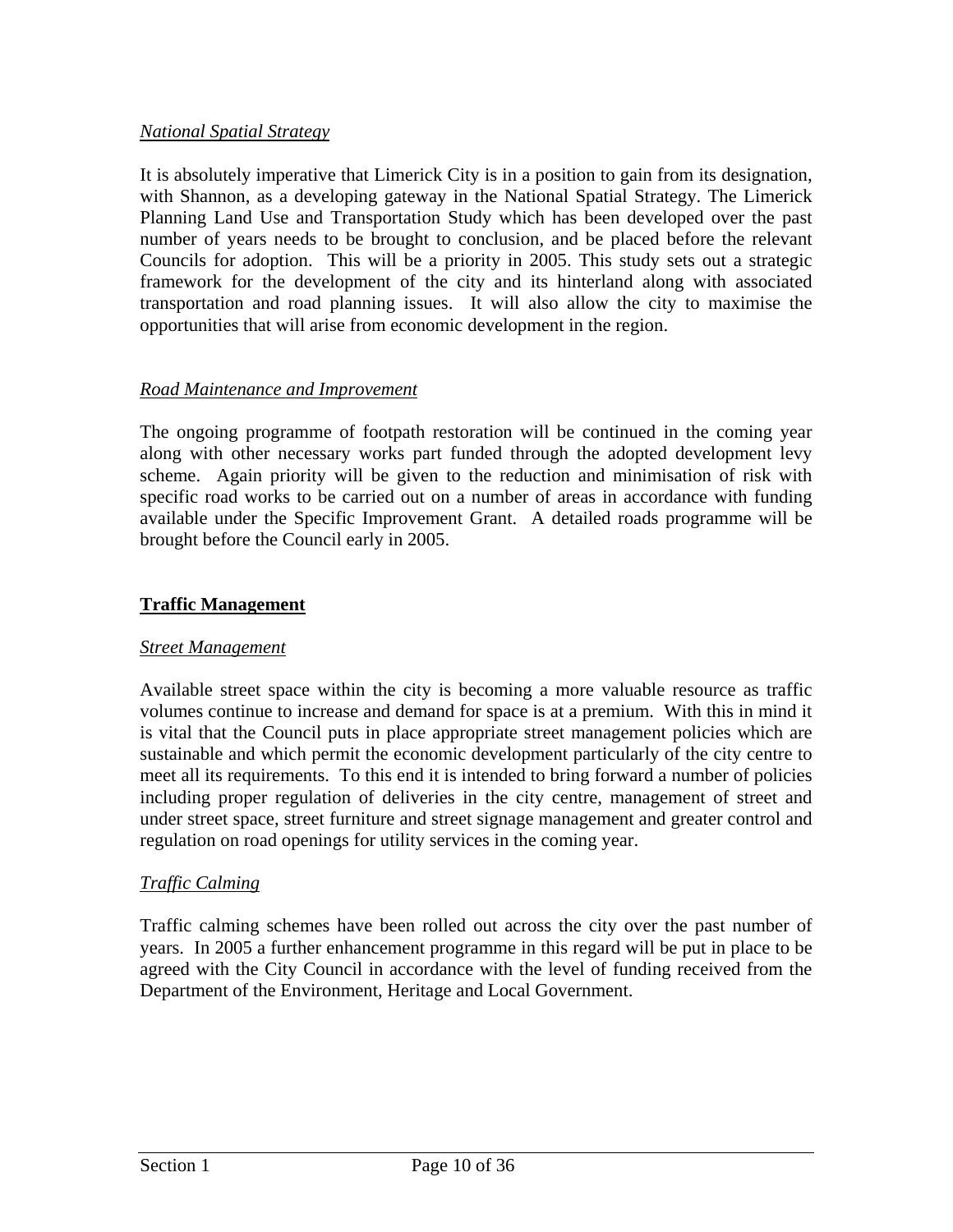## *Parking Management*

Proper effective and efficient enforcement of all traffic and parking regulations is becoming increasingly important as the city develops as a retail and economic centre. In the coming year there will be an increased focus on the enforcement of the parking regulations in order that the city streets are freed up to support and provide free flow thoroughfares for the daily business of the city. As part of this focus, a review of the parking policies will be undertaken through a parking study presently being carried out, for the City Council. This will lead to the development of enhanced policies on the management of parking within the city area and will address various parking needs i.e. retail, commercial, professional and commuter requirements. The roads department has made an application for funding for the provision of a variable messaging and parking guidance signage system for the city centre car parks which will allow for a more efficient traffic flow.

## *Adaptive Urban Traffic Control System*

Implementation of the Adaptive Urban Traffic Control System (AUTC) has been rolled out during 2004. This system allows for improved traffic movement and greater pedestrian facility and safety by use of modern technology adapting to the changing traffic movements during the day. The system has provided an increase in the number of controlled junctions in the city and the parking guidance system referred to above will further add to the improved traffic movement. The number, extent and times of clearway facilities will be reviewed in the coming year to ensure that their provision is appropriate to the needs of the city.

### *Taking in Charge of Residential Developments*

The taking in charge of residential developments once properly completed in accordance with the planning permissions granted is a matter that must be proactively addressed in 2005. There is now a requirement under the planning legislation for the Council to take such developments in charge however it should be borne in mind that there will also be an increased long- term maintenance cost which must be provided for in the annual revenue budget. Accordingly it is prudent that the policy with regard to Taking in Charge be reviewed and a suitable policy be brought forward which provides for the Council to take in charge of estates on a conditional basis once properly completed whilst ensuring that the long term cost of maintenance is not solely borne by the Council. Given the extensive survey work which must be carried out for each application made to the Council for a development to be taken in charge an appropriate fee structure will be implemented in 2005 to cover the cost of this service.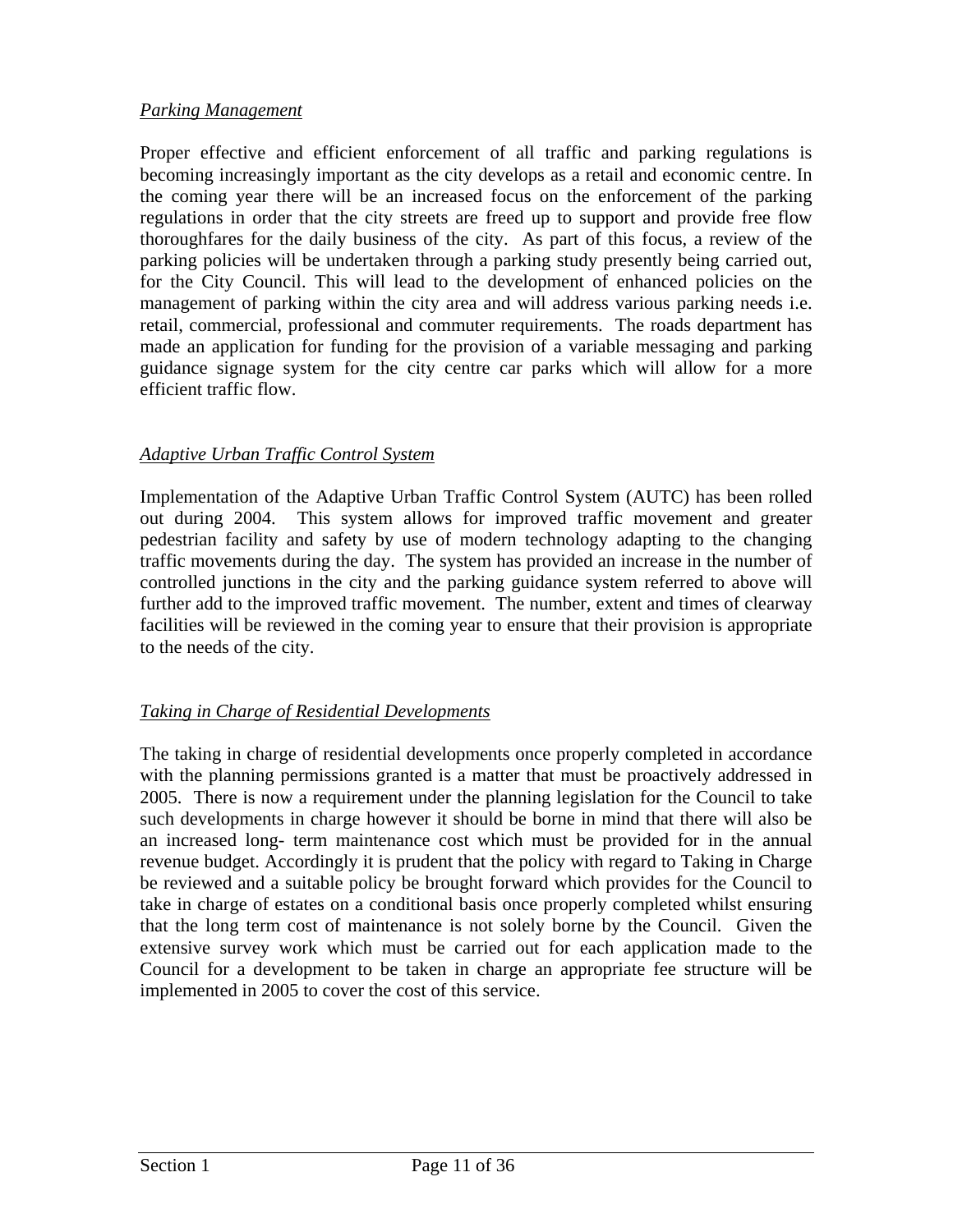## *Road Safety*

The promotion of road safety awareness at every conceivable opportunity is a priority of the City Council Traffic Department. This policy will be continued and expanded, using modern technology, in the coming year. In accordance with the need to consistently review the operation of all services, the School Warden Programme as presently delivered will be examined in detail in the coming year with a view to delivering enhanced value for money across this service.

## *City Centre Remodelling Project*

The regeneration of the city centre area to create a high quality public realm is a priority for the Transport and Infrastructure department. The enhancement of accessibility of the city area for cyclists, pedestrians and public transport users is paramount. Grant aid has been provided for this programme from the Department of the Environment, Heritage and Local Government under the Urban and Village Renewal Programme and by the City Council. The completed works at Baker Place and at Lower Bedford Row are a testament to the quality of street surface and street furniture, which we should aspire to. The programme will be advanced in the coming year with works at Upper Bedford Row and Lower Thomas Street.

Remodelling of the city centre area cannot be divorced from consideration of the enhancement of our main thoroughfare, O'Connell Street. It is proposed to examine this in detail early in 2005 with a view to commencing appropriate measures to develop the status of the street as the principal thoroughfare of Limerick City and to develop its streetscape to reflect this status. Street use, street furniture, lighting, pedestrian access, use of road space and vehicle management will all form part of this consideration to enhance our primary street.

### *Broadband Network*

The first phase of the Metropolitan Area Network to reduce the cost of broadband access throughout the City and environs has been completed. The City Council together with Shannon Development and other local authorities in the Mid-West have combined to form a limited company to progress the project for which 90% funding has been provided by the Department of Communications Marine and Natural Resources. It should be acknowledged that the Phase 1 development has been rolled out in a manner which had limited impact on traffic movement and street usage during its construction. The City Council will continue its involvement in Phase II of this project in 2005.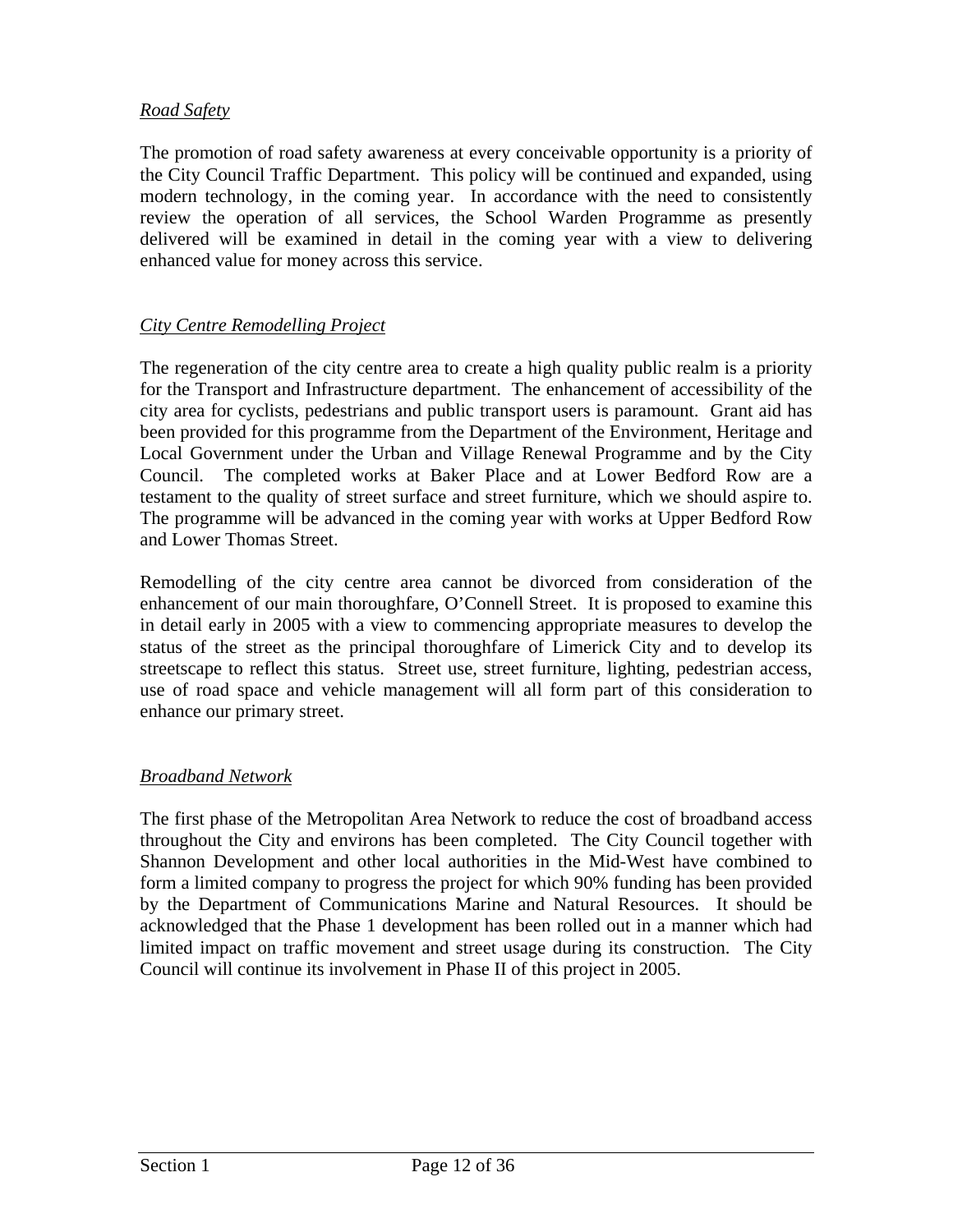## *Public Transport*

The provision of an efficient sustainable public transport system is a crucial element in the economic and spatial development of any city. The ability to move large numbers of people in an efficient manner in and about the city is essential to our long-term development. In this regard priority will be given in the coming year to the advancement of proposals for the provision of green routes at suitable transport corridors. It is important that the City Council is in a position to avail of enhanced capital programmes provided by the Department of Transport, which may be available for the provision of such routes. The provision of such green routes would further enhance the development of the city centre by removing some of the parking requirement and thus providing opportunities for the development of the streets in a more pedestrian friendly manner. Proposals will be brought forward in 2005 to advance these matters.

In the current year the City Council secured funding for the provision of bus priority measures and work commenced in late 2004 on the installation of traffic signal loops and bus transponders which will provide a priority to city and expressway buses on all signal controlled junctions. These bus priority measures are facilitated by the installation of the AUTC Signal System.

A suitable public transport infrastructure must be provided both inside and outside the city and accordingly it is proposed to establish a Limerick Transport Forum in the coming year to provide a mechanism for the discussion, formulation and the delivery of policies which will address the transportation needs of the city both in the central business district, in the suburbs and the greater hinterland. To work in isolation is to provide only one part of the public transport jigsaw which is required.

### *Risk Management*

Pro-active focus of the City Council on Risk Management continues to deliver major improvements in the management of claims and the introduction to all services provided by Limerick City Council of avoidance measures to eliminate risk and the management of risk exposure. The Council will engage with and actively support the work of the recently established Personal Injuries Assessment Board and other government initiatives in an effort to reduce the cost of insurance nationally and particularly as it affects Limerick City Council. The Risk Management Section is responsive to and aware of changes in the insurance markets and will pro-actively seek to maximise the benefits to the City Council of these particular changes. The pro-active management in place in this sector will have long-term benefits for the City Council.

# **Sanitary Services**

The Sanitary Services Department continues to manage a significant capital and revenue programme ranging from the Limerick Main Drainage Civil Engineering Project and ongoing water conservation programme to the Design, Build and Operate contract for the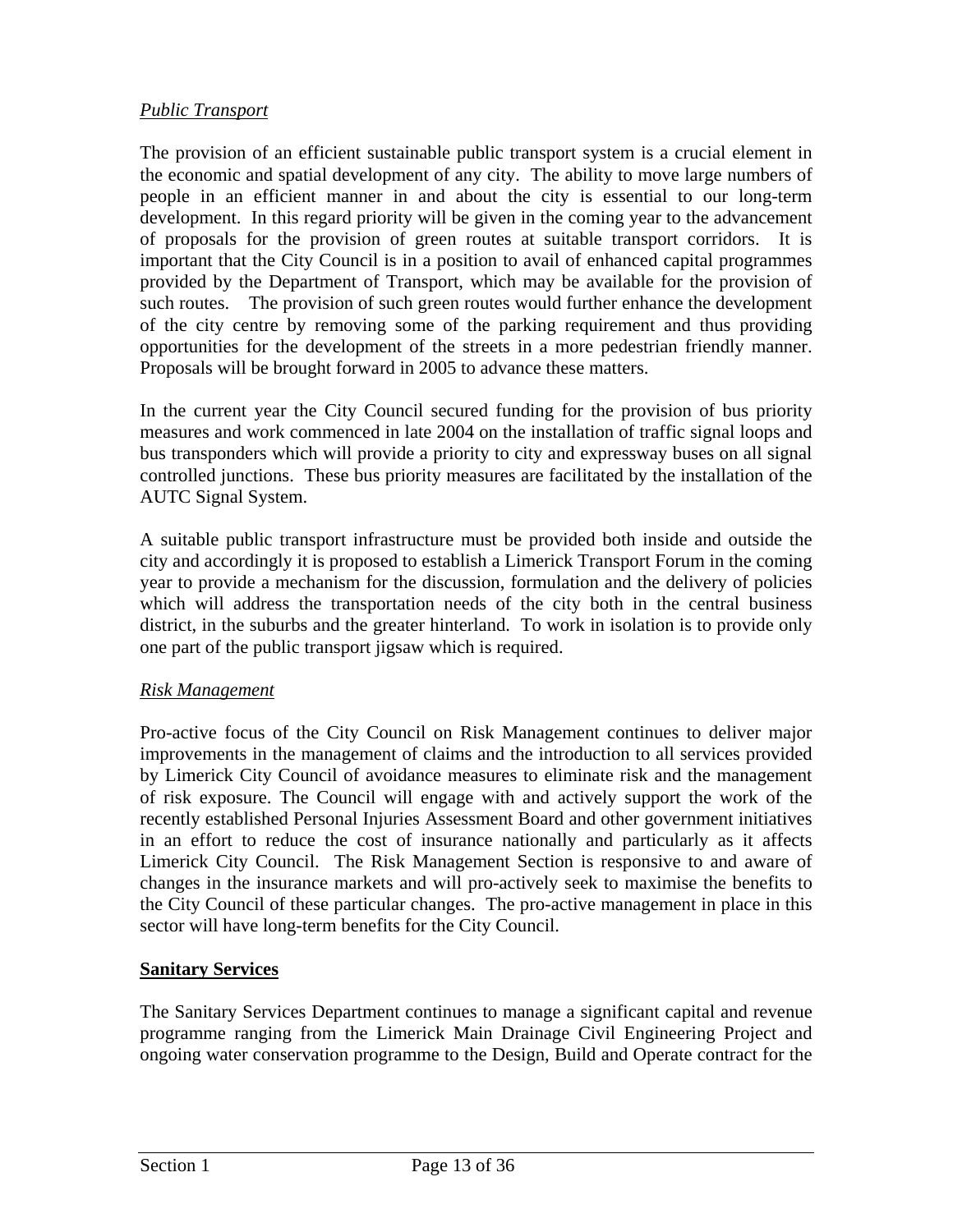improvement of the Clareville Water Treatment Plant. The efficient provision of water and wastewater services while ensuring a reduction in the amount of unaccounted for water in the city remains the priority within this department.

## *Water Conservation / Water Distribution Network*

Limerick City Council is committed to the implementation to its five-year Water Services Strategy as approved by the Department of the Environment Heritage and Local Government. The strategy provides for the strategic provision, rehabilitation and maintenance of the water production, distribution and conservation systems within the city area.

The development of a new ring water main for the city to ensure the provision of high quality water supply to support present and future development is being advanced. New ring water mains have been laid along the course of the Southern Ring Road and will be advanced as the road progresses. The provision of a new water main from the reservoir at Newcastle to Caherdavin including a river crossing has been 50% complete during 2004 and will be finalised in the coming year. Approval has been sought for the extension of this water main from Caherdavin to Long Pavement and tender approval is awaited. A number of new trunk mains to service development in the city were laid in the past year.

Over 2700 metres of the existing deficient Distribution Water Main were replaced during 2004 at Courtbrack Avenue, Dock Road, Dublin Road, Childers Road, Tipperary Road and Bedford Row. Additional valving was carried out in the City to improve the water supply system and to minimise those areas affected during periods of works or shutdown.

The continued pro-active leakage detection in the city mains system continued during the past year with some 220 leaks identified and repaired resulting in additional water savings. Continued detection of such leaks again highlights the need for the replacement of water mains within the city as part of the water services strategy. To this end it is hoped to commence the implementation of major find and fix programme in 2005 to alleviate leaks on the old mains system.

The Council is obliged in accordance with National Policy to ensure that all nondomestic water consumers are metered by the end of 2006. This programme will be advanced in 2005 with a significant increase in the number of meters installed. The meter installation and the find and fix programme will result in disruption to services as the work is carried out however this is vital strategic work.

An active promotional programme focusing on the need to conserve water will be rolled out through various media forms in the coming year.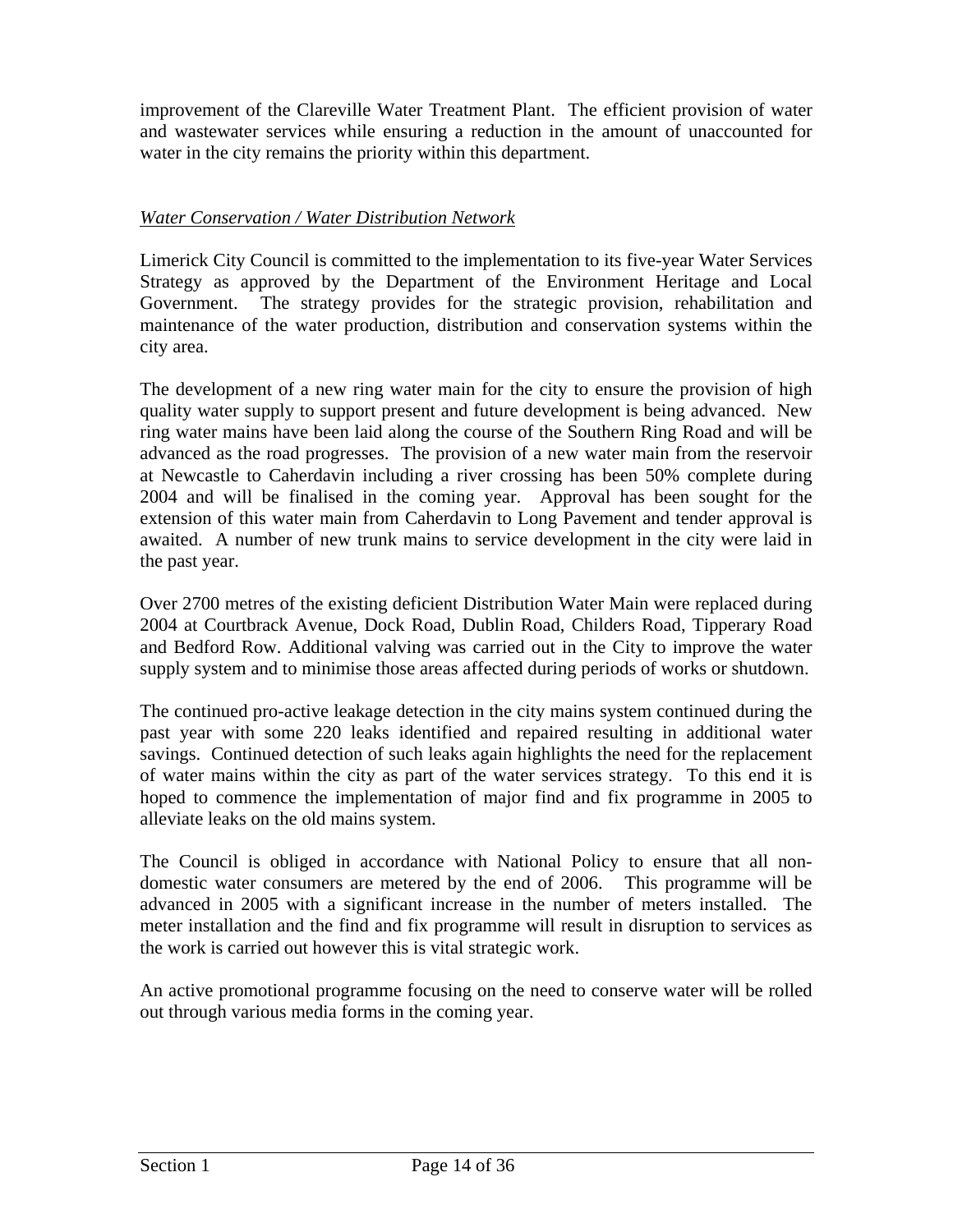## *Clareville Waterworks*

The major redevelopment of Clareville Waterworks was advanced during 2004 and it is anticipated that tenders will be invited in early 2005. The strategic development of this water production facility will lead to a doubling of the capacity of the plant in the longer term.

The requirement for the installation of meters across all non-domestic consumers has been set out above. Charges associated with the supply of water and the manner in which same are computed are set out in the Government's Water Pricing Policy. This provides for the recovery of the full cost of the provision of water services to non-domestic customers. It also provides for the recovery of the operational costs associated with the domestic element as supplied from Central Government. As Sanitary Services (both water treatment and wastewater treatment) facilities are upgraded and substantial capital investment is made in them the need to make substantial provision for the operational costs of these facilities associated with the domestic element is placing an increasing financial burden on the resources of the City Council. A suitable provision has been made in the budget for the operational costs of these facilities which are non recoverable through the charging mechanism.

## *Limerick Main Drainage*

This scheme, the largest civil engineering project ever undertaken in the city is well on its way to completion with the opening and commissioning of the Wastewater Treatment Facility at Bunlicky in May of 2004. Work is progressing on the completion of the final contract, Contract 4.3, which involves the crossing of the river Shannon and the laying of pipe work on the riverbed. When it is completed the city will have a modern up to date fully integrated drainage system which is already providing substantial benefits in the improved quality of the water in the river Shannon.

Whilst the capital infrastructure allows for the continued expansion of the city the increased operational maintenance costs of the drainage system and the wastewater treatment plant associated pumping stations and the sewer collection system network must be provided for in the revenue budget of the Council and recovered as appropriate through charging mechanisms. This will be reflected in the consolidated water and wastewater charge to be applied to all non-domestic consumers in the coming year.

The rehabilitation of city centre sewers to obtain the maximum benefit from the installation of the Main Drainage Scheme needs to be undertaken as a Phase 2 development of the Limerick Main Drainage Project. An initial preliminary report has been submitted to the Department of the Environment Heritage and Local Government seeking appropriate funding for this next phase of the drainage development.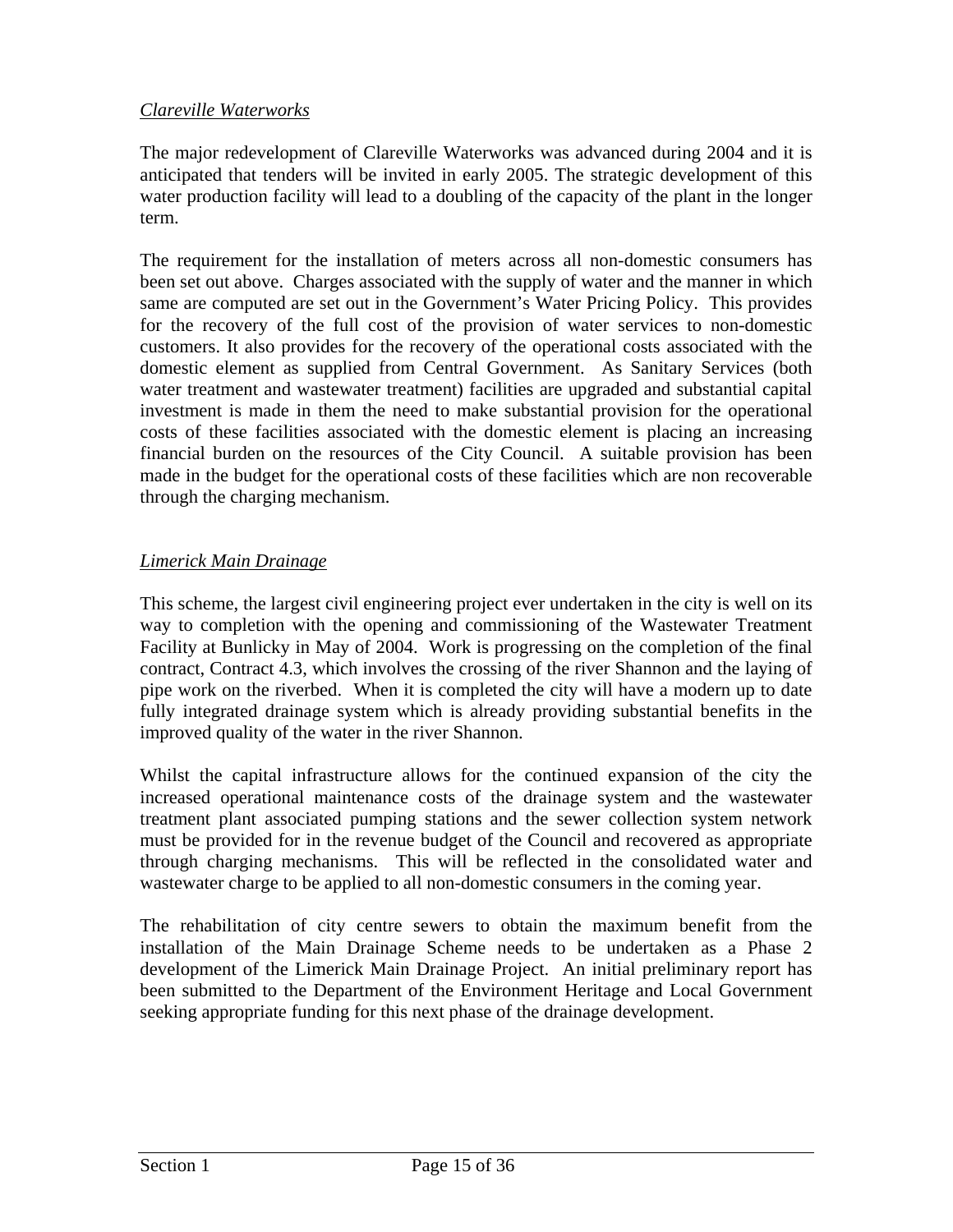### *Flood Alleviation*

During 2004 flood alleviation works in Clancy Strand were progressed with the re construction of the quay walls. Funding of this work was provided by the OPW. It is proposed to proceed with similar works in Sir Harry's Mall in the coming year subject to similar funding being made available. The Council will also take the opportunity in the coming year, with the recent publication of the National Flood Study Review, to strategically review the need for further flood alleviation measures in the context of definitive climate change data and its strategic impact on the Shannon River Basin.

The recommendations of the Greenpark/Courtbrack Avenue Drainage Study and the Monaclinoe Area Drainage Study will be advanced during 2005.

## *Park Canal Redevelopment*

During the year plans for the redevelopment of the Park Canal Project in accordance with the funding secured under the EU INTERREG IIIB Programme have been advanced. It is anticipated that the relevant planning process will be commenced by year end 2004 with works on site by quarter 2 2005. The project which comes under the auspices of the EU *"Water in Historic Cities"* project has provided the City Council with the opportunity to link directly with cities in Britain and mainland Europe and has provided a very worthwhile forum for the exchange of views, opportunities and advice which will enhance not alone this project but the consideration of other strategic developments in the city. The restoration of the Park Canal for amenity use and the provision of walk ways and cycle ways along its banks will provide a very tangible link between the developing University of Limerick Campus and the city of Limerick and it will also complement and support the economic development of the Park Canal Area in conjunction with the completion of the Corbally Link Road.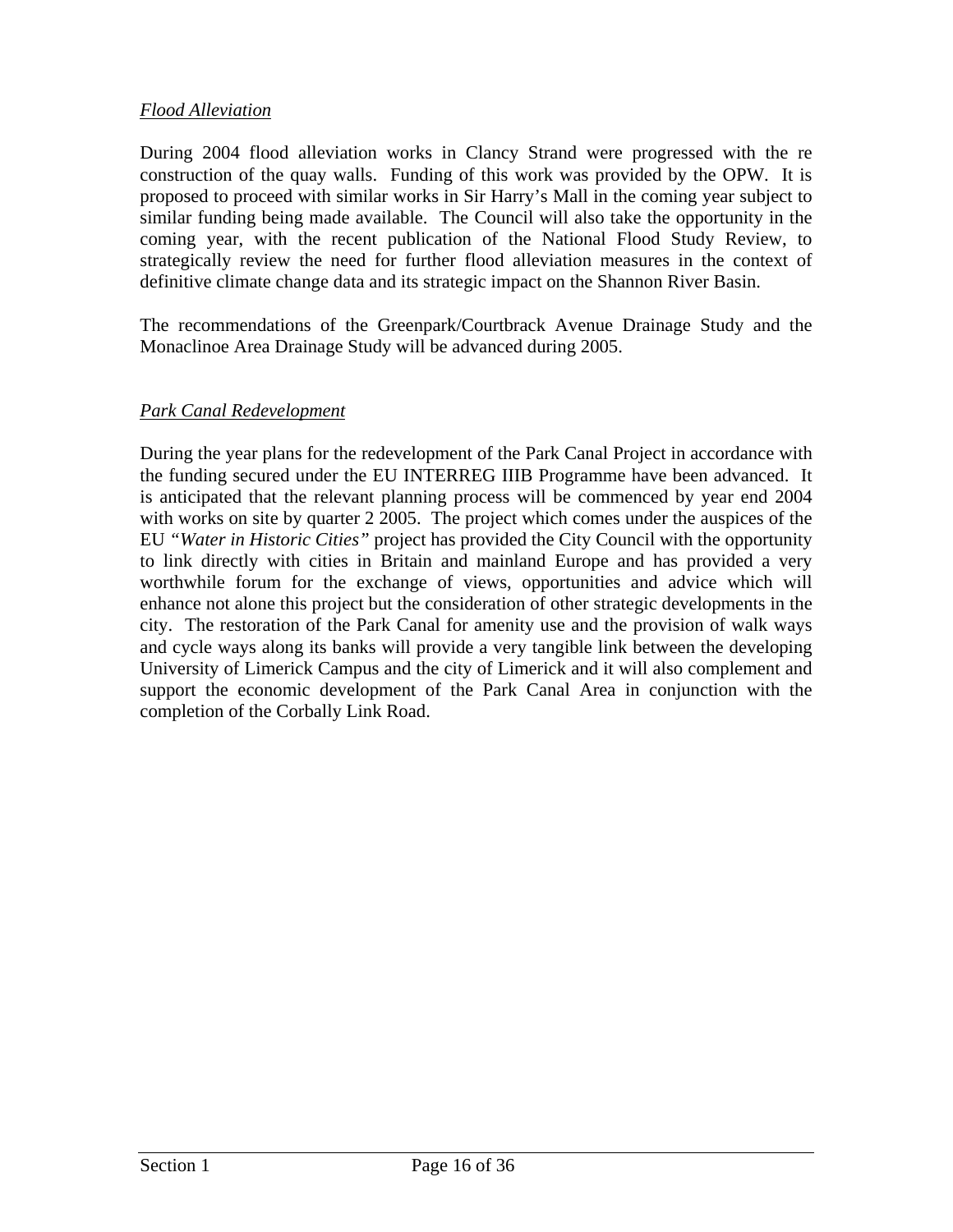### **ECONOMIC POLICY DEVELOPMENT AND FUTURE PLANNING**

"*The overall aim of the Economic Development and Future Planning Department is to ensure that the economic potential of the City can be realised through the proper planning and development of the city, strategically guided by the City Development Plan".* 

#### **Planning and Development**

#### *Development Plan Review*

Under the Planning and Development Act, 2000, the review of the City Development Plan commenced during 2002 with a report by the City Manager to the Council on progress achieved under the 1998 Plan. The 2004 Plan was adopted by the City Council in November 2004 following an extensive consultation process.

#### *Docks Area Plan*

The redevelopment of the Limerick Docklands is under examination by a representative group comprising Limerick City Council, Shannon Development and the Shannon Foynes Port Company. Consultants were appointed early 2003. An Area Plan is currently being prepared. It is expected that this plan, for the strategic development, redevelopment and renewal of the Limerick Docklands area, will be submitted to Council in 2005. The final adopted plan will be incorporated into the new Development Plan.

#### *Borough Boundary Extension*

Limerick City Council made a proposal to extend its boundary in 1998 and following consultation with Limerick and Clare County Councils and by resolution dated  $8<sup>th</sup>$ February, 1999 amended the proposal and lodged it with the Minister. No decision was made on the proposal by the Minister for the Environment, but following representation by the Mayor of Limerick City, a letter was received from the Minister's private secretary on  $8<sup>th</sup>$  July, 2002. In the letter, the Minister advised that due to the passage of time, the information on which the proposal was based had become obsolete and advised that a fresh proposal be made based on up to date information and in accordance with the Local Government Act, 2001. However, since the relevant sections of the 2001 Act have not yet been commenced, the City Council has decided to prepare a revised proposal in accordance with the Local Government Act, 1991. This proposal was adopted by the City Council and sent to Limerick and Clare County Councils in October 2004.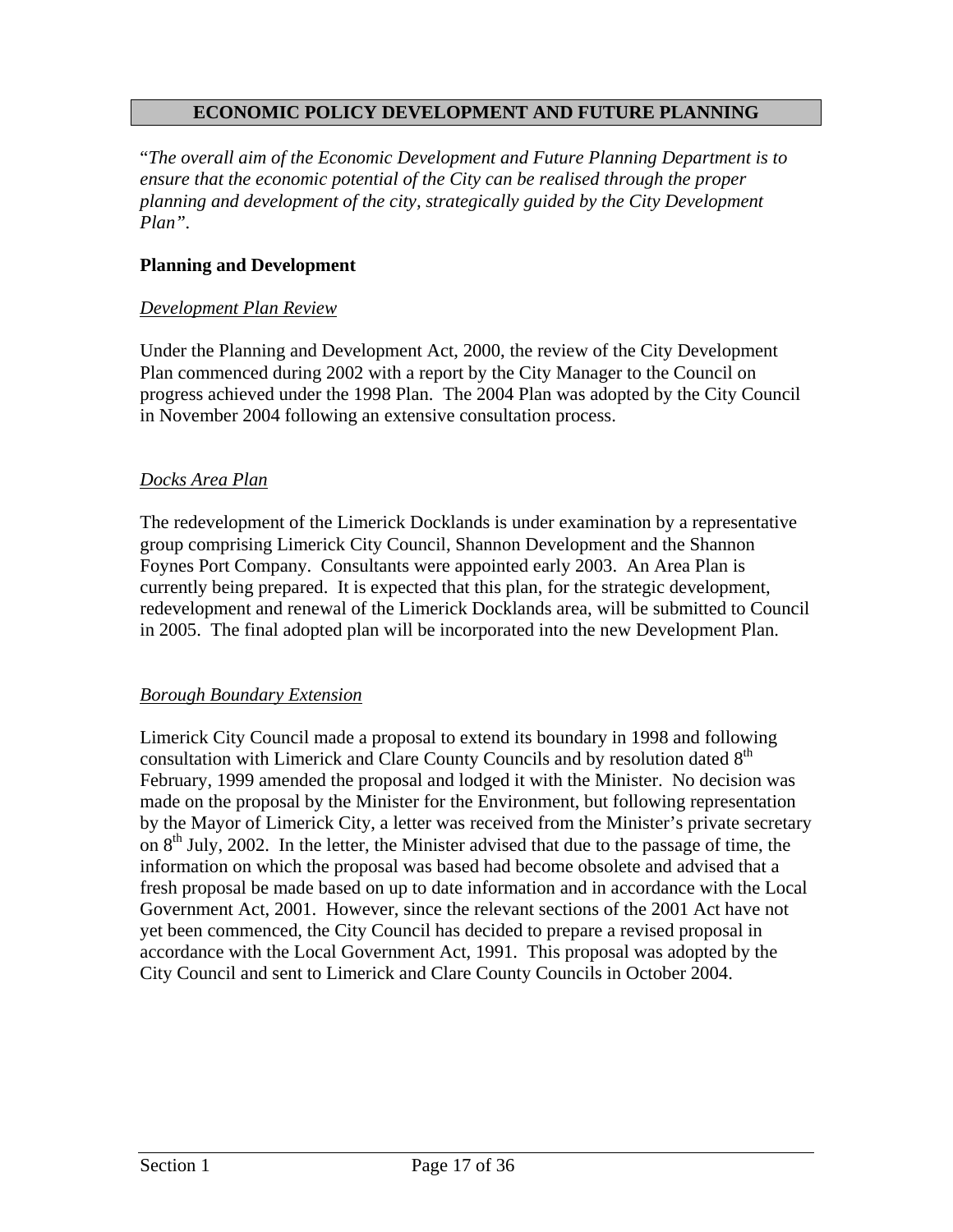### *Integrated Area Plan*

The termination date for developments under this scheme is July, 2006. Good progress continues to be made on developments benefiting from Tax Relief under the scheme. Permitted developments to date comprise more than  $\epsilon 400,000,000$  in investment creating almost 2.8 million square feet of building and over 1,200 residential units.

#### *Living Over The Shops*

Limerick was granted tax exemption on 1.5km of street in the City Centre. All owners have been contacted and advised through public seminars and publications. The "Corn Building" in Shannon Street was completed under this scheme. The owners of a number of other suitable properties have come forward for inclusion in the scheme, which is due to end on  $31<sup>st</sup>$  July, 2006.

#### *Conservation of Protected Structures*

The Planning Acts 1999 and 2000 make provision for conservation of buildings of Architectural merit, of which 335 are listed in Limerick. The City Council provides an assessment and advisory service to the owners of Protected Structures and also administers a Scheme of Grants for the maintenance of such buildings. The programme will continue through 2005 and it is expected that grant aid will also be available from the DoEHLG.

### *Contribution Scheme*

The Planning and Development Act, 2000 provides for the adoption of a development contribution scheme, the purpose of which is to provide a mechanism to partially fund the provision of infrastructure and community facilities in the local authority area. The making of a development contribution scheme is a reserved function and the scheme was adopted in March 2004.

#### **Development Control**

#### *Pre-Planning Discussions*

A large number of pre-planning discussions took place in 2004 the most significant of which involved development at (1) Limerick Race Course and (2) Site of Jury's Hotel.

#### *Planning applications*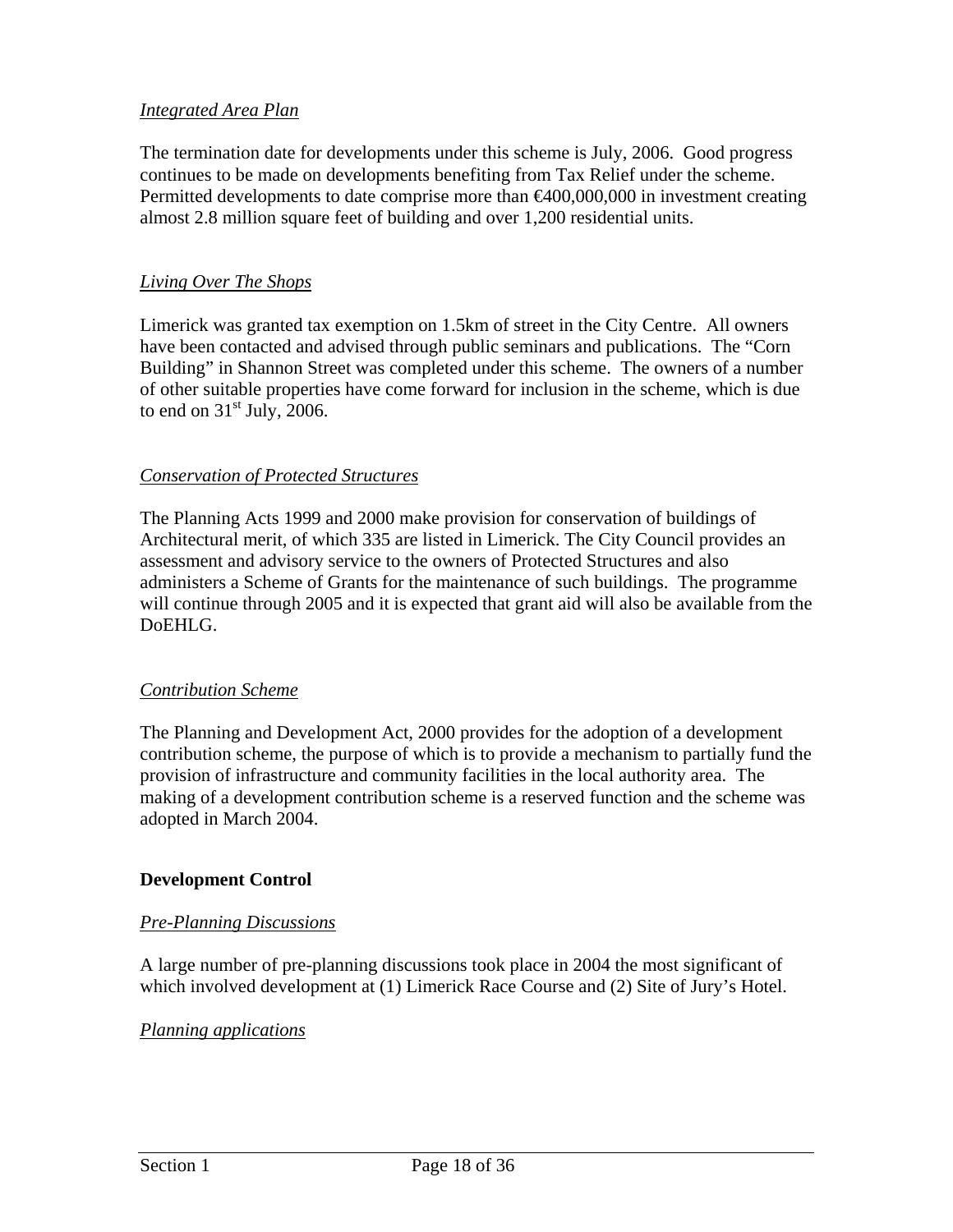The Council received 530 planning applications in the first 11 months of 2004, 197 of which, when examined, were declared invalid and returned to the applicant. Among the significant applications under consideration at present are:-

- 1. Development of the County Buildings, O'Connell Street
- 2. Development of the Strand Hotel
- 3. Re-development of the Ardhu Ryan Hotel

## *Development under construction*

A number of large developments commenced construction in 2004 including:-

- 1. St. Munchin House Development
- 2. Development at the corner of Henry Street/Lr. Cecil Street former Henry Cecil site
- 3. Development of retail park at Childers Road.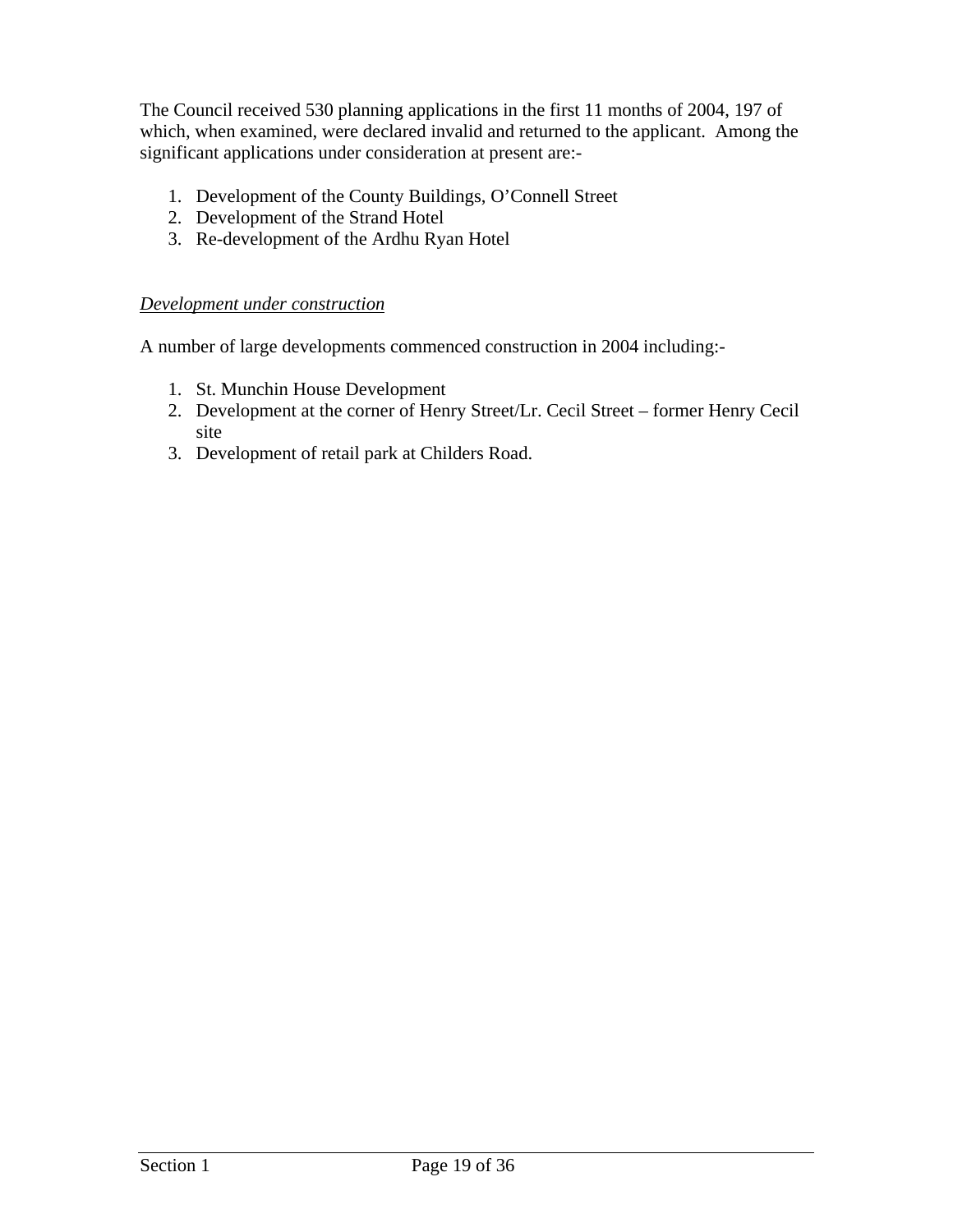## **ENVIRONMENTAL POLICY**

*"The overall aim of the Environment Department is to promote the conservation and improvement of the environment and enhance the business environment upon which that population depend for a livelihood"* 

#### *Regional Waste Management Plan*

Limerick City Council adopted the Regional Waste Management Plan on  $12<sup>th</sup>$  September 2001 under the Waste Management (Amendment) Act, 2001. This Plan is currently being reviewed and a draft Plan will be presented to Council in the first quarter of 2005.

Limerick County Council, as the Lead Authority for Waste Management in the Region has established a project team to roll out the implementation of the Plan. Limerick City Council contribute financially to the costs of the project team and participate fully on all technical, operational and policy committees to ensure that the interests of the city are reflected in all areas of the Plan.

### *Presentation of Waste Bye-laws 2005.*

It is proposed to present the final draft of the Presentation of Waste Bye-Laws to the City Council in 2005.

### *Waste Collection Permit Regulations, 2001*

The permits granted to Waste Collectors operating in Limerick City, under the Waste Management (Collection Permit) Regulations, 2001 have ensured that a dry recyclable collection service is now available to the citizens of the city.

#### *Environmental Awareness and Education*

Limerick City Council will continue to work towards the implementation of the principle of reduce, recycle and recovery of waste generated in accordance with its Waste Management Plan. This is also in line with the Council's strategy of developing and implementing effective education programmes in homes, schools and businesses. Among the initiatives proposed for 2005 provision of a paint and related materials collection point at the Park Road and further promotion of home composting and ongoing Green Schools promotion.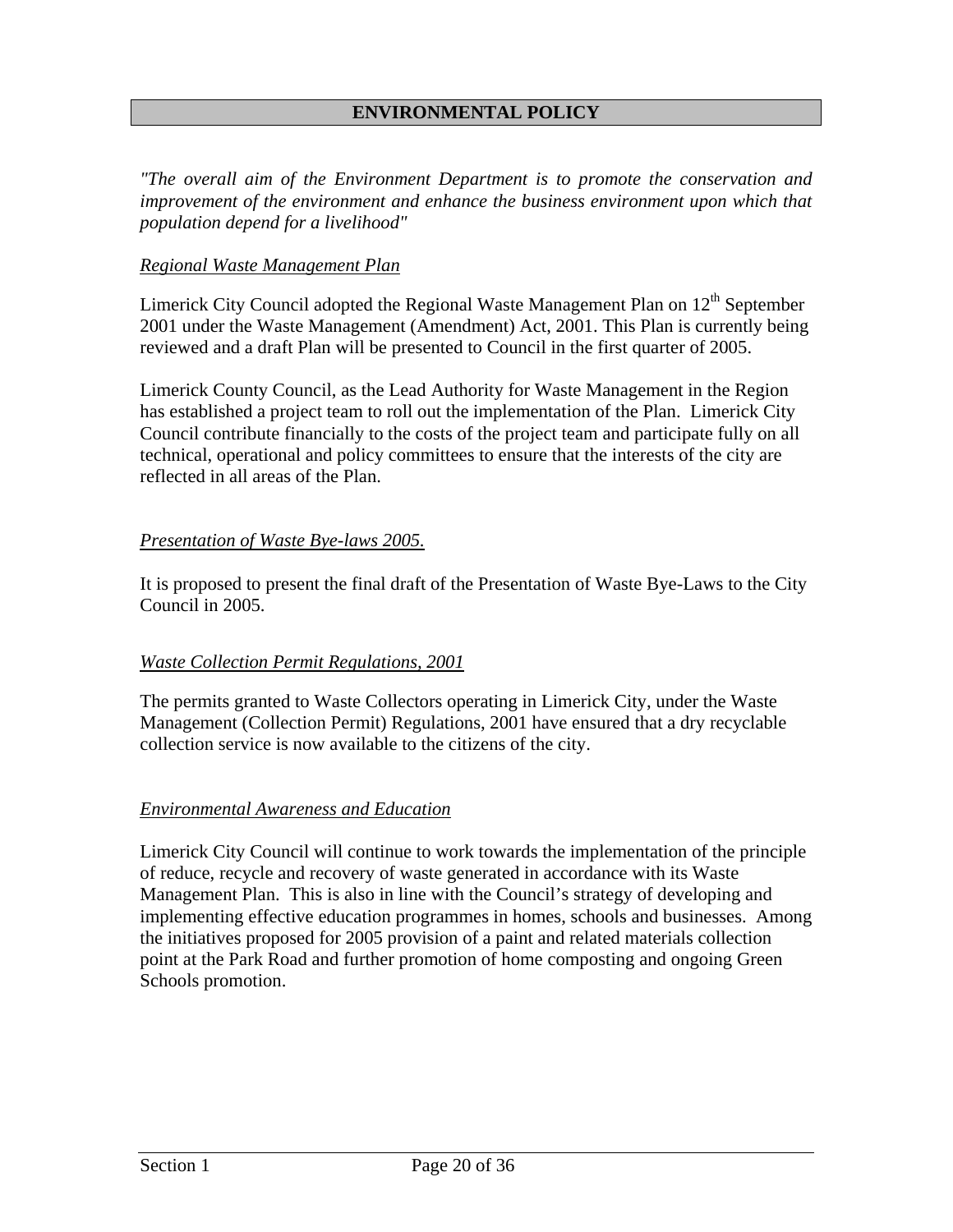## *Recycling Facilities*

To date Limerick City Council has provided 19 bring bank sites in the city and a mini Recycling facility at Park Road. Funding has been secured for the upgrading of these facilities and work on these projects will continue into 2005. Consultants have been appointed to prepare the planning application for the proposed Civic Amenity site on the Childers Road. It is expected that this application will be lodged early in 2005.

#### *Westfields Wetlands*

The installation of a viewing platform in the Wetlands was completed in 2004. The annual programme of reed control and monthly water monitoring will continue in 2005. A program of works to improve water flow in the Wetlands will also be undertaken in 2005 and Interpretative Signage will be erected in suitable locations adjacent to the Wetlands.

#### *Longpavement Rehabilitation*

Limerick City Council has received a licence from the Environment Protection Agency (EPA) to rehabilitate and restore the closed landfill site at Longpavement. Work has already taken place and it is expected that further work will be carried out in 2005 on the implementation of the licence conditions. The total cost of this project will be in excess of <del>€6</del>m.

### *Litter Pollution*

During 2004 the enforcement staff were increased to 2 Environment Inspectors and one Asst. Engineer and a dedicating enforcement unit within the Environment Department has now been established to deal with litter, illegal dumping, implementation of Plastic Bag Levy, Coal, derelict sites, illegal transport of waste, auditing of Waste Permit Holders and other litter/waste related issues.

#### *Air Pollution*

Limerick City Council has 3 air monitoring stations, Moyross, Southill and the City Centre where smoke and sulphur dioxide is continuously monitored. The results produced over the years have never exceeded the levels allowed.

Since regulations governing the ban on the marketing, sale and distribution of bituminous coal in Limerick City and its adjoining built-up areas were introduced the air quality has improved further. The council will continue to enforce these regulations in 2005.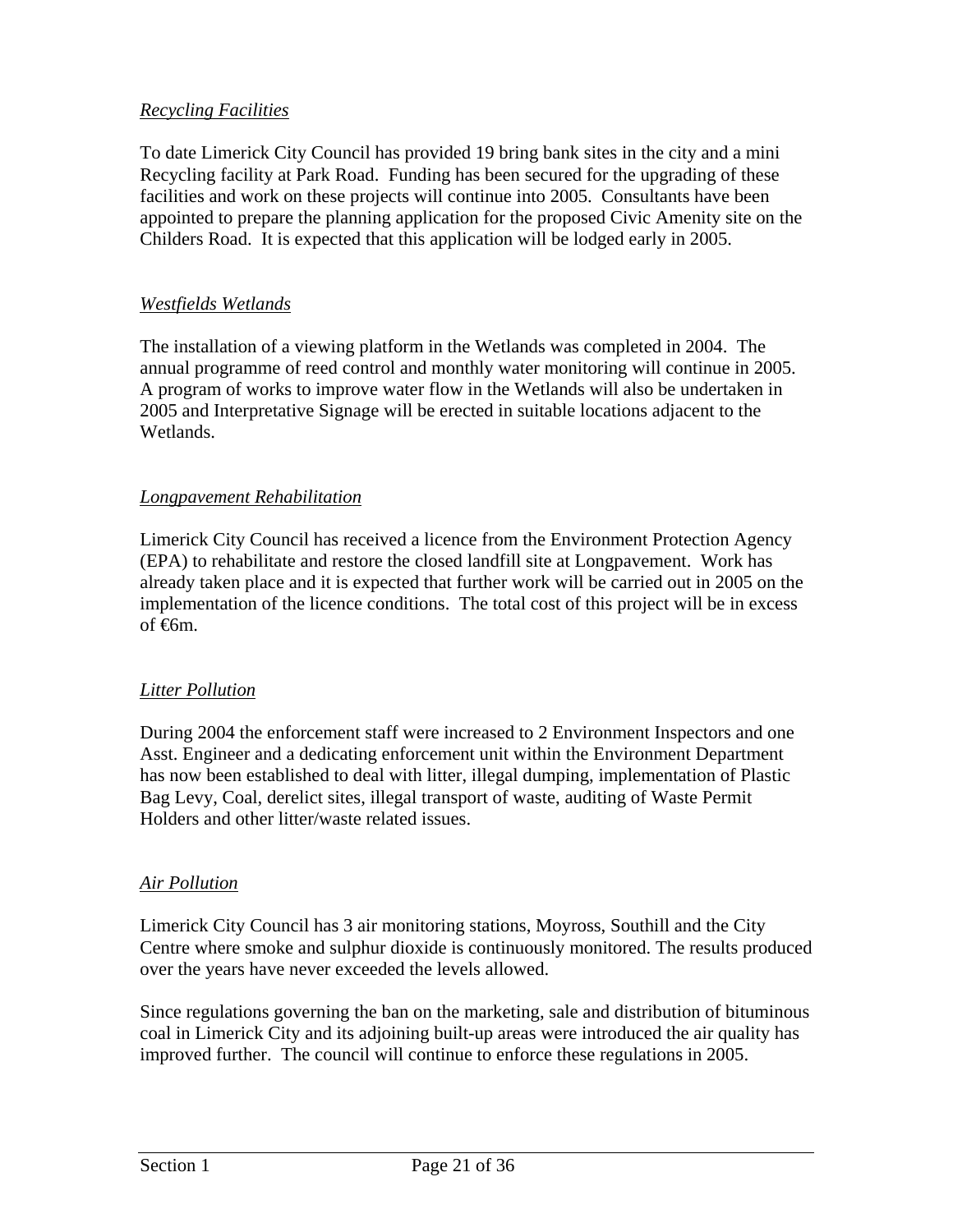## *Cemeteries Department*

Major improvements to pathways and driveways, in both Mt. St. Oliver and Mt. St. Laurence, were completed in 2004. Additional gravespaces will be developed in 2005.

### **Fire and Rescue Service**

#### *Mission:*

*Minimise the risk of fire and other emergencies to life, property and environment and provide an integrated organisational response to fire and major emergencies.* 

The Chief Fire Officer, who reports to the Director of Service, Environment, Recreation & Sport, manages Limerick City Council Fire & Rescue Service. The Service has 5 broad areas of activity that are mutually supportive in the delivery of an integrated service to the public:

- Fire & Emergency Operations;
- Fire Prevention, Building Control and Dangerous Buildings;
- Major Emergency Planning;
- Civil Defence.
- Fire Communications

### *Fire & Emergency Operations*

The Fire/Emergency Operations Department provides a comprehensive fire brigade service to the community, 24 hours a day, 365 days per year. The Fire Brigade operates from the Fire Station, Mulgrave Street, Limerick and provides fire and rescue services to an area of approximately 419 sq. kilometres and a population in excess of 100,000 people within the Borough itself and in adjoining areas in counties Limerick and Clare. The Fire Brigade also provides a response to road traffic accidents, chemical incidents, flooding and other emergencies.

Achievements for 2004 include:

- A new water tender was purchased with grant aid from the Department of the Environment, Heritage & Local Government and put into service, further improving fire-fighting capacity;
- 2 new training courses were held: hot fire fighting and swift water rescue;
- An energy conservation project was implemented involving the installation high energy efficient lighting and heating controls;
- Security was improved with the installation of automatic gates, additional CCTV cameras and keypad coded entry;
- New ICT equipment was purchased with grant aid from the DoEHLG;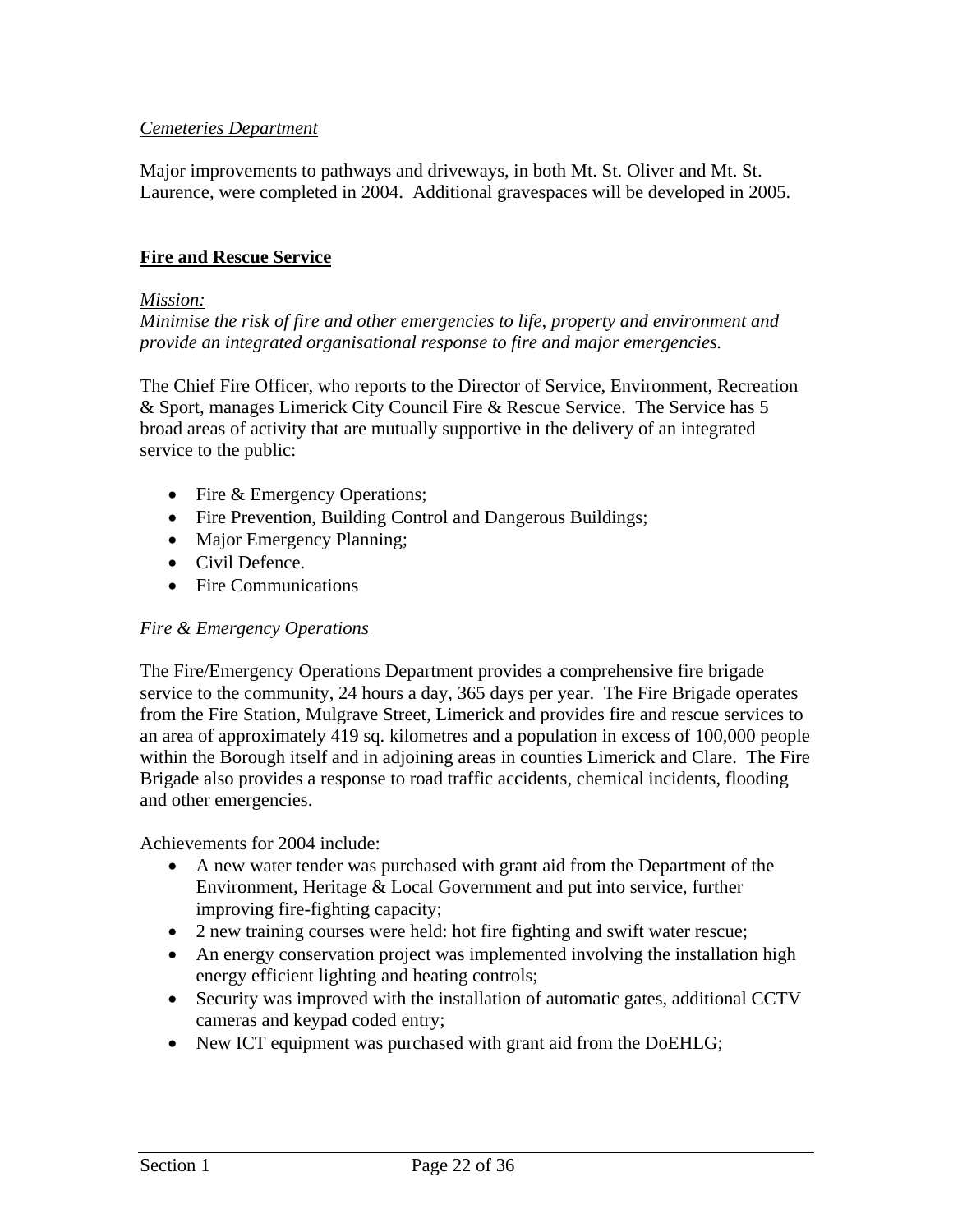- The number of fires and incidents attended in 2004 was 1603:
- 5 new recruits successfully completed a recruits training programme in Lancashire International Fire Training Centre with one recruit receiving the Silver Axe Award and another recruit achieving first place in the Breathing Apparatus training module.

Plans for 2005 include:

- Implementation of the ICT Development Programme;
- Provision on new personal protective equipment for all fire-fighter personnel;
- Standardisation of the equipment inventory on water tenders;
- Implementation of Benchmarking;
- Further enhancement of the training regime within the Fire Brigade.

#### *Fire Prevention, Building Control & Dangerous Buildings Department*

The function of the Fire Prevention  $\&$  Building Control  $\&$  Dangerous Buildings Department is to ensure the health, safety and welfare of people who occupy or use buildings, through ensuring the reduction of fire risk, proper means of escape, the access for people with disabilities and the conservation of fuel and energy.

The services provided in 2004 included:

- **Licensing of Premises:** Inspected 100% of licensing applications received;
- **Planning Applications:** Assessed 100% of applications received;
- **Fire Safety Certificate Applications:** Assessed 100% of FSC applications received, (122 at 02/12/04);
- **Building Control:** 40% of premises for which commencement notices were received were inspected. (The national target is a minimum of 12.5%)
- **Public Advice & Complaints Service:** 35 complaints were investigated and reported on.
- **Part M of the Building Regulations:** All planning applications referred to the Department were examined for conformity with Part M of the Building Regulations;
- **Dangerous Buildings:** 36 inspections were carried out and reported on.

Objectives for 2005 include:

- Continue the high rate of assessment of Fire Safety Certificate applications;
- Continue to improve upon the percentage inspection rate of premises for which commencement notices are received.
- Implement the ICT Development Programme for the Department.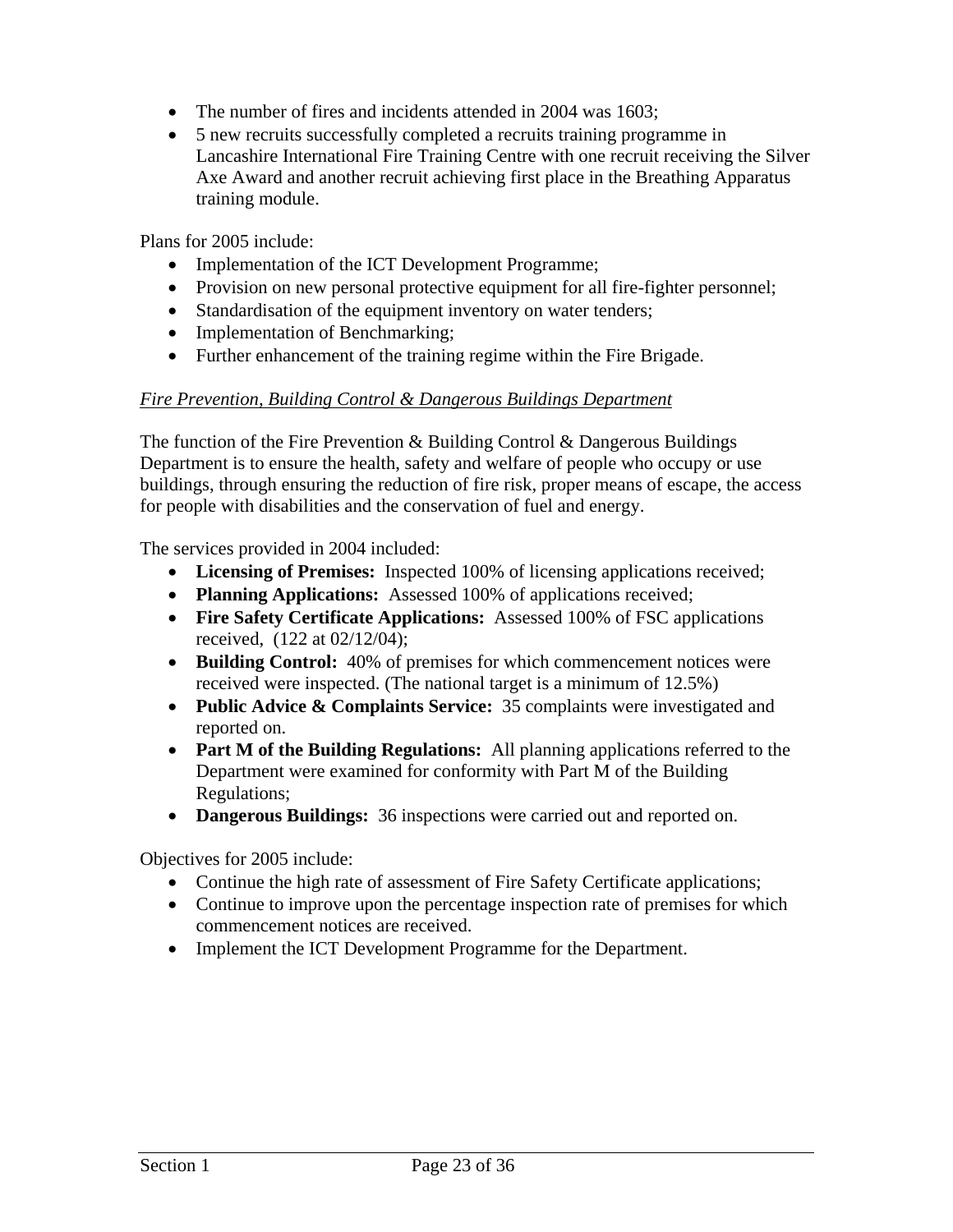## *Major Emergency Planning*

The Fire & Rescue Service updates the City Council's Major Emergency Plan. It also facilitates the development of departmental major emergency plans, by providing administrative and secretarial support and by chairing the City Council's Major Emergency Planning Implementation Committee.

The Fire & Rescue Service also participates in, and provides administrative and secretarial support to the Mid West Major Emergency Planning Working Group.

Achievements for 2004 include:

- The Major Emergency Plan was updated;
- 2 meetings of the MEP Implementation Committee were held;
- 3 ordinary meetings of the MW MEP Working Group and 3 site visits took place.

#### *Civil Defence*

The Civil Defence provides emergency relief and support and ensures the continued operation of vital services and the maintenance of public life during major emergencies and responds at the request of City Council management, in accordance with the Major Emergency Plan.

Achievements in 2004 included:

- Provided ambulance cover for local, inter-provincial and national rugby matches at Thomond Park;
- Provided crowd control for visits, to Limerick, of President, Taoiseach & Ministers**;**
- Transported Chernobyl Children from Shannon Airport to destinations around the country;
- Competed in Civil Defence Annual National Competitions in Sligo, Tipperary and Wexford**.**

Plans for 2005 include:

- All members to be trained in the use of defibrillators and first aid responder activity;
- Selected members will be trained as instructors in new line rescue techniques;
- Enhancement of water rescue capacity with the acquisition of new personal protective equipment, dry suits and wet suits etc;
- Continue to focus its efforts on enhancing its capacity to respond the emergencies as a high quality second line service, in addition to facilitating community support activities.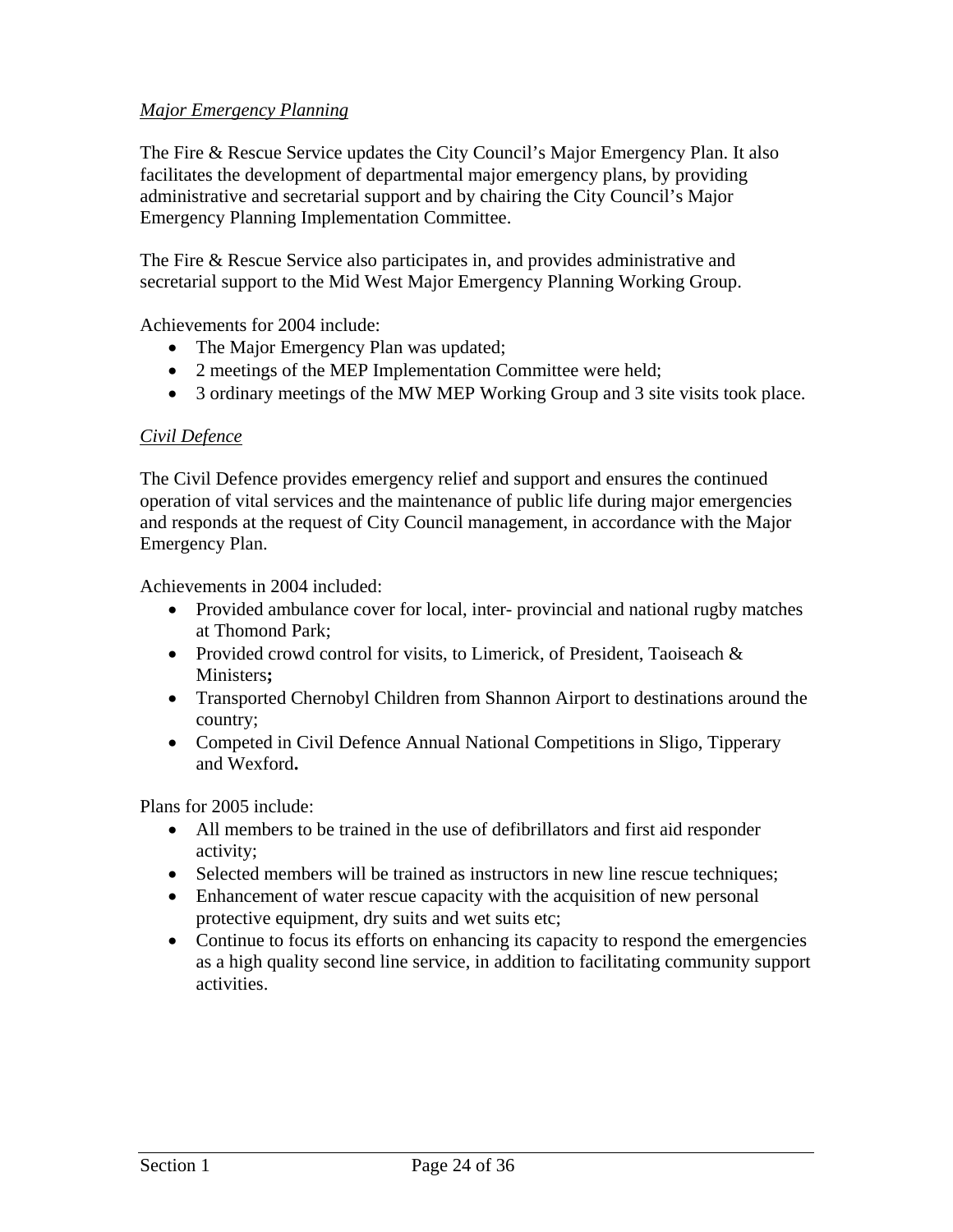### *Fire Communications*

The Munster Regional Communications Centre (MRCC) is located at the City Fire Station. The MRCC Project was set up to improve the speed of response and efficiency of the call-out system for the fire authorities in Munster and became operational in December 1992.

The Centre currently mobilises 65 retained fire stations throughout Munster and one full time station in Limerick City.

The current phase of the MRCC Project, being implemented at present, involves the installation of a new microwave alerting, mobile radio and mobile data networks for the Fire Authorities of Clare County Council, Kerry County Council, Waterford County Council, North Tipperary County Council, South Tipperary County Council, Limerick County Council and Limerick City Council.

In 2004, achievements included:

- Completed the tender phase for a geographic information system;
- Implemented technical developments in the areas of voice recording and server architecture;
- Enhanced and improved management information systems to provide member Fire Authorities with service indicator information.
- Significant improvement and enhancement of training programs within the Munster Regional Communications System.

Plans for 2005 include:

- Complete the current project involving implementation of a telecommunications network, mobile radio, mobile data network and a geographic information system for Munster;
- Further developments of management information systems in accordance with the requirements of the MRCC and the member Fire Authorities;
- Enhance training programmes to meet the requirements of the MRCC and the participating fire authorities, particularly in the area of exercise based training;
- Complete the full integration of Cork and Waterford City fire brigades into the MRCC mobilising and communications systems.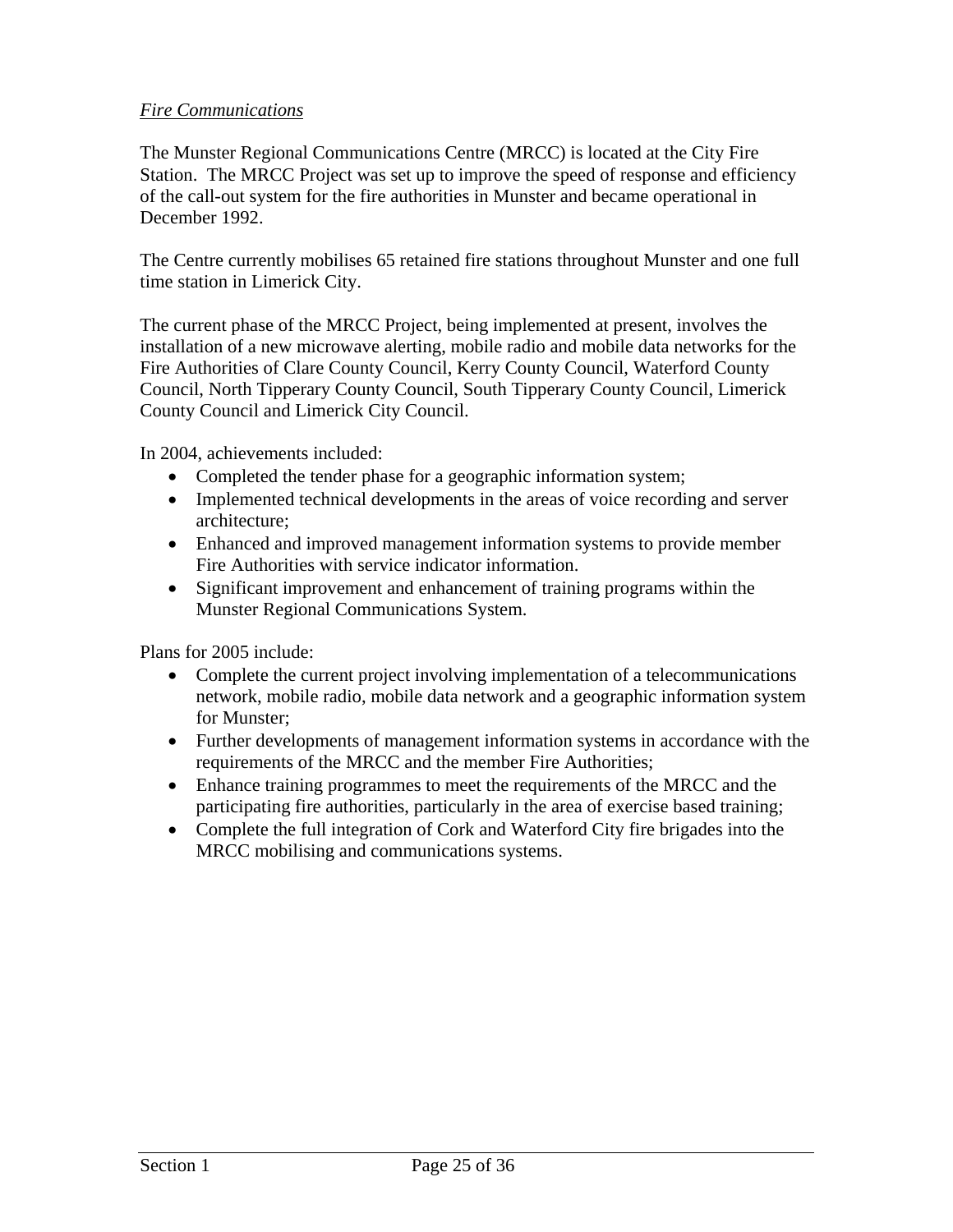## **CULTURAL & SPORTING POLICY**

### *Sports and Recreation Policy Framework*

The Sports and Recreation Policy Framework strategy has audited and assessed the current provisions and standards of all recreational amenities and facilities in the city and the environs. It puts forward appropriate policies for the provision, management and maintenance of recreational facilities. The draft document was put forward for public consultation in 2004. Some amendments to the text of the document are proposed, as a result of submissions made. A final draft of the Policy Framework Plan is being prepared for consideration by the Culture and Sport Strategic Policy Committee in early 2005.

## *Playground Facilities and Public Parks*

The playground in the Peoples Park continues to provide large numbers of children in the city and its environs with a valuable amenity. The People's Park was awarded Best Public Park in the Department of Environment, Heritage and Local Government's City Neighbourhoods Competition in 2004, for the second year in a row. It is proposed to provide additional playground facilities in the City. The Council are pursuing the development of Shelbourne Park in consultation with local residents and elected members from the area, and grant approval towards the provision of a playground there was received from the above Department in 2004.

It is intended to bring forward a Planning Application for the park in early 2005 subject to finance being available.

### *City Enhancement Scheme*

Additional hanging baskets were provided in 2004 as part of the "Bridges in Bloom" initiative and, along with the colourful floral containers in the city, were the subject of much favourable comment. Funding of  $\epsilon$ 35,000 has been provided in the Budget for 2005 to expand further on this scheme. In addition the Council launched a new environment competition in 2004, Limerick Looking Good, which covered city streets, residential areas and residential front gardens. This new competition will link into the Department of the Environment, Heritage and Local Government's national City Neighbourhood's Competition in 2005.

#### *Municipal Golf Course*

The current management arrangement is now in place for two years and is working well. Work on redevelopment of the clubhouse is almost complete. This attractive building will provide a modern and comfortable clubhouse, which will enhance the course and facilitate it's continued development.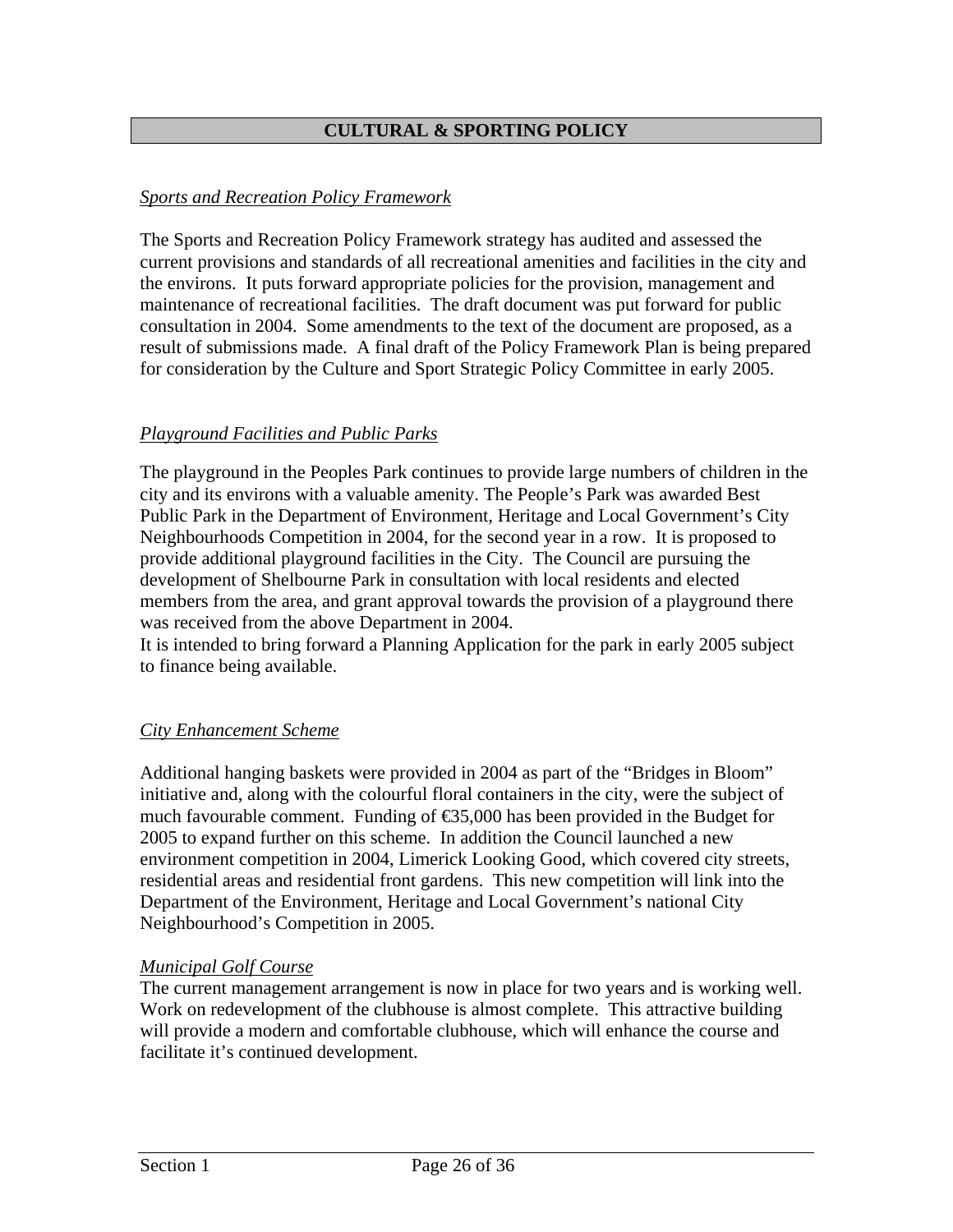# *Grants for Community and Voluntary Groups*

In 2003 a pilot scheme was introduced to assist community and voluntary groups financially in their efforts to improve the local environment. This scheme continued in 2004 with an increased number of applicants availing of it. It is proposed to continue this scheme in 2005 and a provision of €65,000 has been made in the Budget.

## *Grove Island Leisure Centre*

The Grove Island Leisure Centre opened in 2004. This Leisure Centre is a major recreational amenity for the City. Its facilities include a 25 metre pool, Kiddies pool, Sports Hall, Gym, Sauna, Steamroom and Jacuzzi.

## St Endas Sports Complex.

Limerick City Council is working closely the Board of Management to secure funding for the redevelopment of the complex. Progress has been made in this project in 2004.

## *Limerick City Library*

The main objective of the library service is to promote the library as a resource for education, information, recreation and culture. It continues to achieve this objective through

- (i) lending of books, language tapes, talking books, and music to all age groups in both the Granary and Roxboro branches;
- (ii) provision of Internet facilities;
- (iii) providing access to Reference and Local Studies material for research purposes;
- (iv) bringing the book to the child with a new school's library van;
- (v) providing Business Information

### *[Netd@ys](mailto:Netd@ys) Europe 2004*

The library took part in the European Commissions [Netd@ys](mailto:Netd@ys) Europe 2004 initiative. The idea submitted to  $Net d@ys$  Europe was "Chase the Country, Catch the City, Collect the Facts". This project brought school classes to the library to search the Internet for answers to a number of questions relating to countries which took part in the special Olympics. Library staff were available to show children how to use the Internet. Limerick City Library project will be included on the [Netd@ys](mailto:Netd@ys) 2004 website where it will be promoted in educational, cultural and other organisations in Europe and beyond.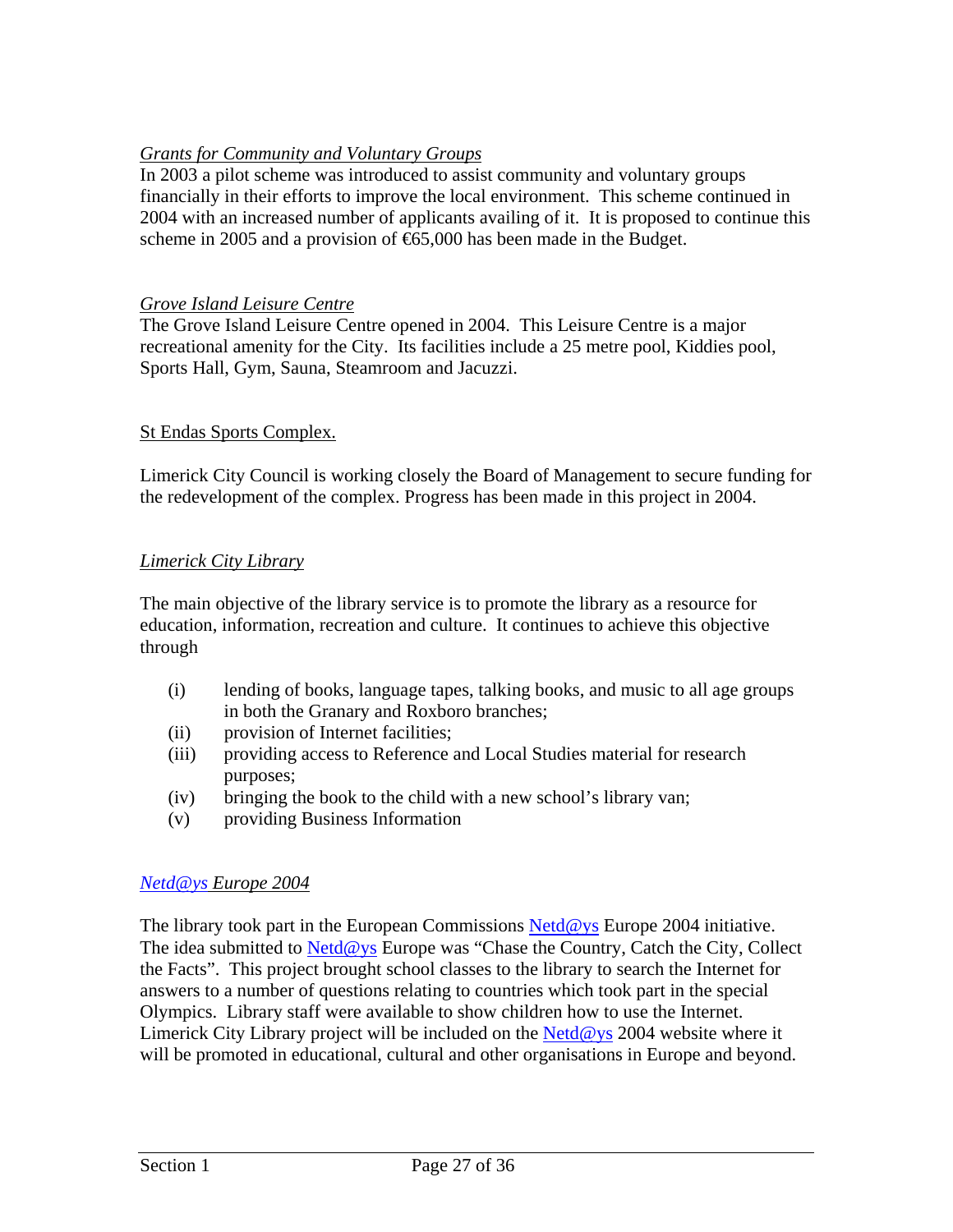### *EU Enlargement*

To celebrate EU enlargement, a special lecture on Slovenia (which was twinned with Limerick) was held in the library in May.

### *Centenary of the Abbey Theatre*

An exhibition and workshops were held in the library to create an awareness of the work and drama of the Abbey Theatre over the last 100 years.

### *Moyross Library*

Work continued on the library in Moyross with the shell and core of the building completed.

### *Evening Lecture Series*

The evening lecture series continued to attract large audiences during the year. Lectures varied from Roger Casement; Thomas Round: A Tenor; Waders and Wintering Wildfowl to Love Letters from the Front.

A special event organised for Christmas features singers, musicians, storytellers, poets, choirs and a seanachai.

### *Children's Book Festival*

An extensive programme of events was prepared and delivered by library staff during the two week festival. Events included storytelling, author visits, creative writing workshops, poetry workshops, inter schools table quiz together with colouring and essay competitions.

Prizes will be awarded to winners in the various competitions before year end.

### *Digitisation Project*

Limerick City Library is currently engaged in a digitisation project as part of the third phase of An Chomhairle Leabharlanna's Cultural Heritage Project. This project is aimed at making unique local studies material available to all via the Internet.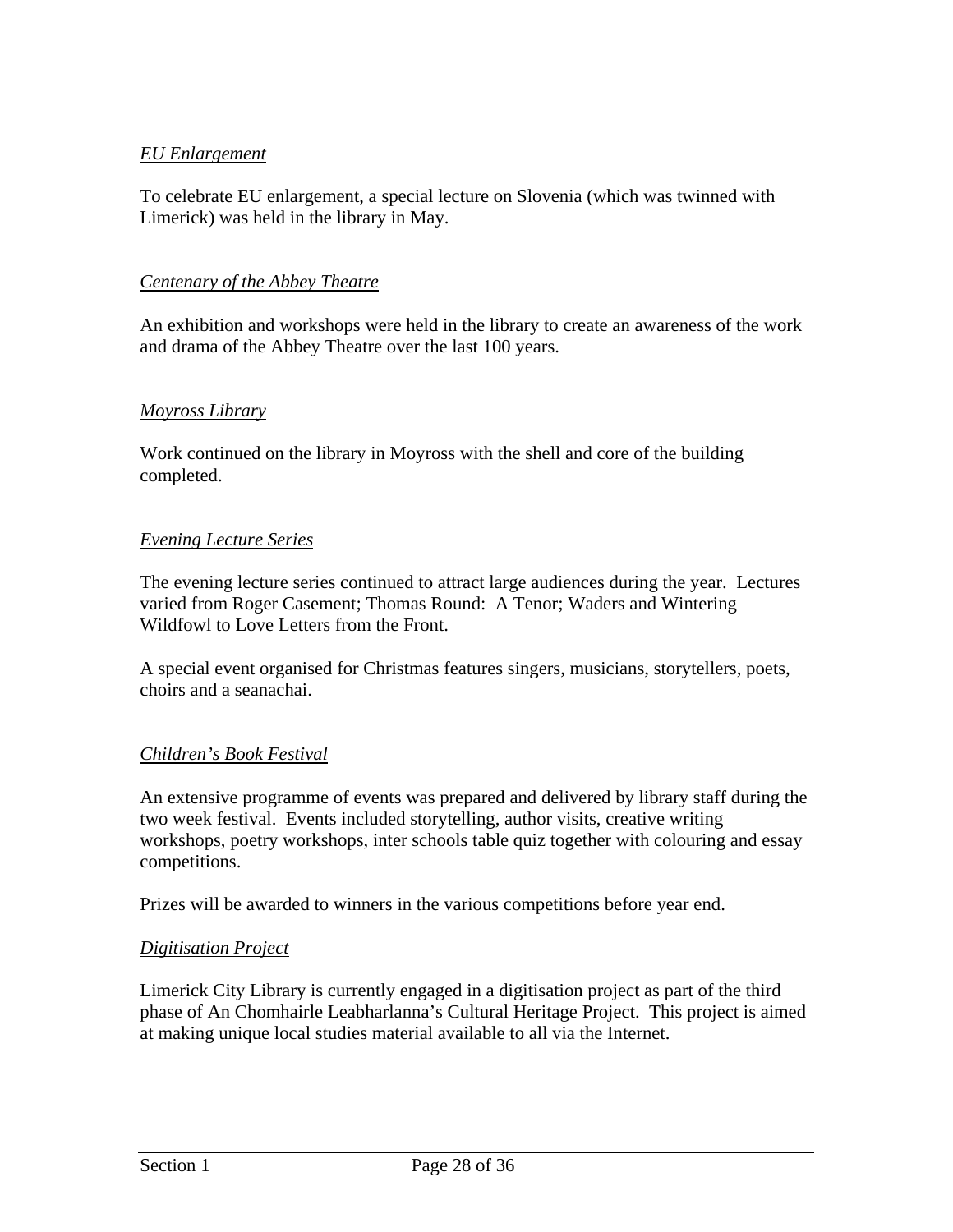The Project in Limerick is centred on the *Seamus Ó Ceallaigh GAA Collection*. This collection consists of a vast array of GAA-related materials collected by Ó Ceallaigh during his fifty years as a GAA journalist and enthusiast and which he bequeathed to Limerick City Library on his passing in 1988.

The project aims to give a thorough listing of the content of this collection, thus enabling any Internet user to gain an understanding of what can be found within it. We are also highlighting various specific aspects of the collection. The most significant of these is  $\acute{o}$ Ceallaigh's series of biographical sketches of great Limerick sportsmen of the past, which was published in the Limerick Leader during the 1950s and '60s. Each of these biographies will be available for viewing, downloading and/or printing. There is also a large collection of GAA journals dating from 1914 up to the mid-1980s. We are selecting and making available articles of interest, mainly Limerick-related, from these journals, again for viewing, downloading and/or printing.

## *Plans for 2005*

- Provide software for the blind and visually impaired.
- Provide software for people with dyslexia and literacy difficulties
- Complete branch library in Moyross
- Participate in a project with the Equality Authority with regard to access for all
- Target teenagers through secondary schools to become aware and avail of library facilities.
- Participate in [Netd@ys](mailto:Netd@ys) 2005.
- Plan series of lectures for Spring and Winter.
- Take part in the 'Intersearch Pilot Project' organised by An Chomhairle Leabharlanna.

### *Jim Kemmy Municipal Museum*

The museum catalogue on the City Council website was updated and launched officially by the Minister for Arts, Sport and Tourism, John O'Donoghue, on 3 June. Since then the average number of visitors to the catalogue per week has exceeded 10,000 and the total number of visitors to date (1 Dec) is 293,863.

893 new records were added to the catalogue, bringing the total number of records in the catalogue to 52,112. The backlog of records to be added has been cleared and, in addition to adding new acquisitions, work over the next year will concentrate on creating indexes of persons, institutions and historical events in order to increase the ease of use of the catalogue.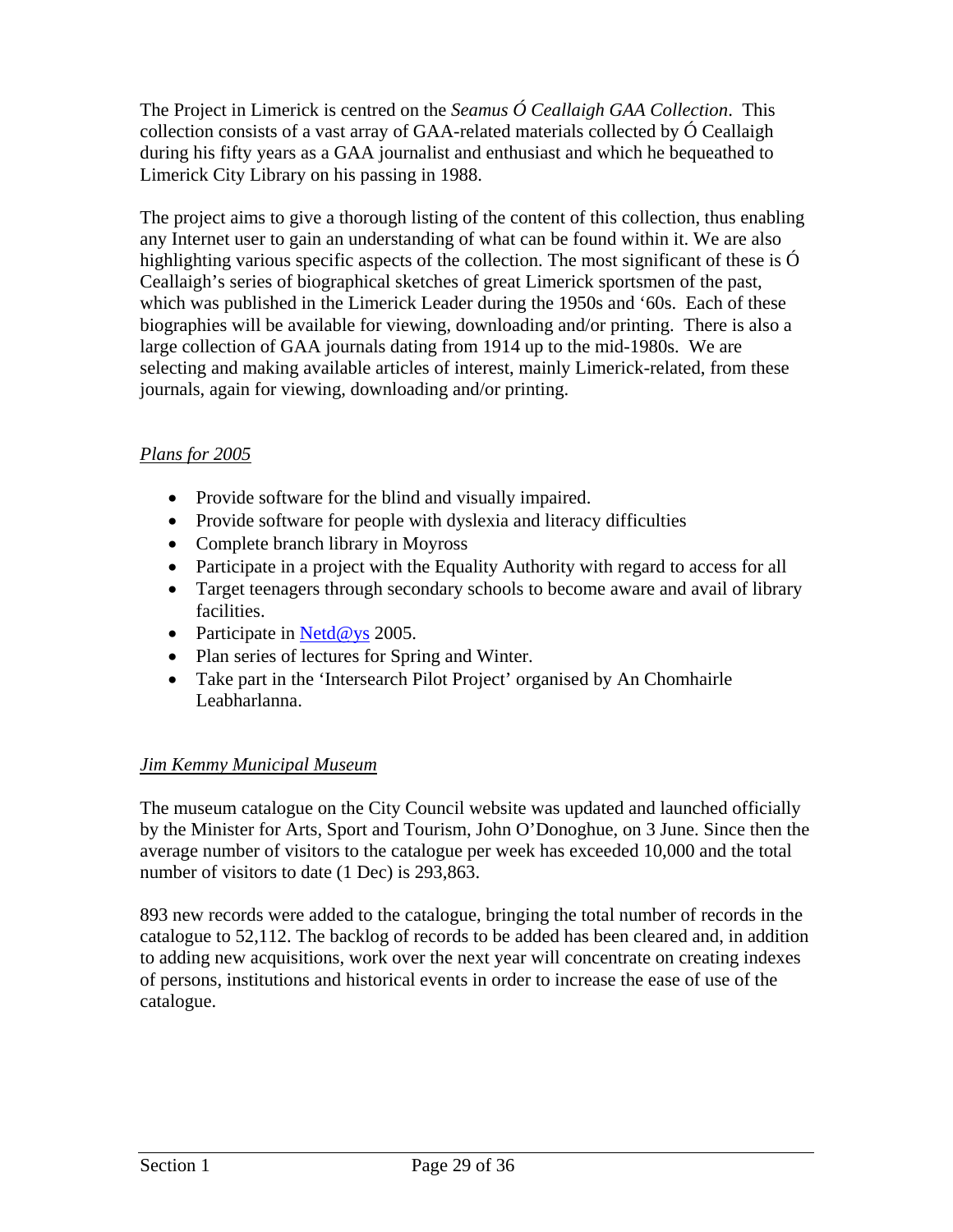2,300 digitised images were added to the catalogue, bringing the total to 17,828. A priority in the immediate future is to complete the digitisation of images of the entire collection.

An exhibition of painted beehive panels from Slovenia was mounted to mark the enlargement of the European Union, and this was officially opened by Mr. Anton Rop, Prime Minister of Slovenia, on 2 May.

The Johns Square museum building was taken over by Daghda Dance Company, and space for the museum objects stored there was made available at the temporary archives store on Michael Street.

There were 144 additions to the museum collection during the year. Notable among them were: Limerick silver teaspoon by Thomas Walsh, c.1770; Limerick silver salt spoon by Maurice Fitzgerald, c.1800; a pocket watch by Sterling, Limerick, 1872; a button of Limerick Merchant Volunteers, c.1780; a poster of the Theatre Royal, 1857; a review of Limerick Skating Rink, Wellesley Place, 1909; newspaper, the New York Daily Tribune, 28 August 1848, with extensive reports on the Young Ireland insurrection and its aftermath; a medal of Limerick Motor Club, 1930s; a tin for Spillane's Two Flakes tobacco and a photograph of the tank Scotch & Soda on Thomond Bridge, April 1919.

More than 2,000 enquiries were dealt with, from personal callers, by phone, letter and email, many of them emails arising from the presence of the catalogue on the internet. Information exchange with these is two-way, particularly from the descendants of Limerick people living abroad.

Visitor numbers, at 13,458 (to 30 November), are similar to 2003.

# *Plans for 2005*

- Addition of digital images to museum catalogue.
- Increase the number of access points to the catalogue of search by historical event.
- Provision of images of the Main Drainage Exhibition
- Review and upgrade object storage plan for the re-organisation of the museum displays during 2006.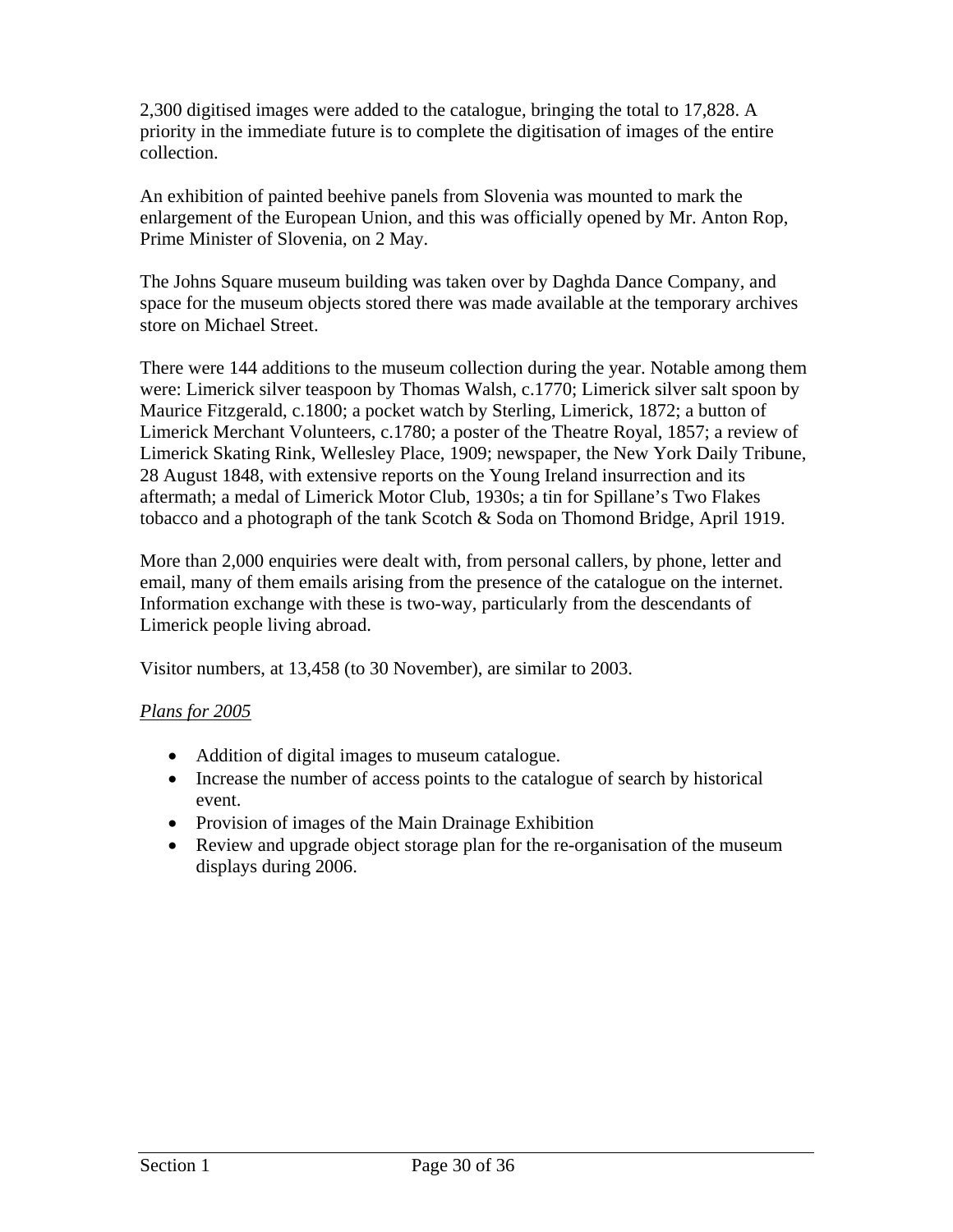#### *Arts Service Report*

The art service had a very busy schedule for 2004. The major highlights of the year were the **Day of Welcomes** and signing of the lease on St. John of The Cross Church in John's Square and no. 1 and 2 John's Square for **Daghdha Dance Company**.

Other events successfully delivered during the year were

- Kate O'Brien Weekend 2004
- Cuisle Poetry Festival
- Story Making on Film The Banshee Lives in the Handball Alley
- Compose Yourself in association with The Irish Chamber Orchestra
- Sionna Festival of Traditional Music and Dance
- Music Network in association with Limerick City Council

In addition to the above events the following grants were approved **Requests for Grants Under The Arts Act**

The Irish Rambling House St. Nessan's Community College – CD Project Ireland/Florida Exhibition Jim Kemmy International Young Designer of the Year Awards Egleston Photography – Book V-Day 2004 – Limerick School of Art & Design Limerick Camera Club Feile Luimni The Georgian House and Garden Concert Series Contact Studios – Exhibition The Torch Players La Cosa Nostra Theatre Group The Kate O'Brien Weekend Children's Book Festival, Limerick City Library The Quarry Players Teaspach Theatre Company Doras Luimni Art Group Martin Bennis Summer Music on the Shannon Michael O'Brien : A Poetic Calendar

#### *Plans for 2005*

| February 2005: | The Kate O'Brien Weekend 2005                                                                         |
|----------------|-------------------------------------------------------------------------------------------------------|
|                | March – May 2005: $ev^{\dagger}$ a 2005: The exhibition of visual <sup><math>\dagger</math></sup> art |
| October 2005:  | Cuisle: Limerick International Poetry Festival                                                        |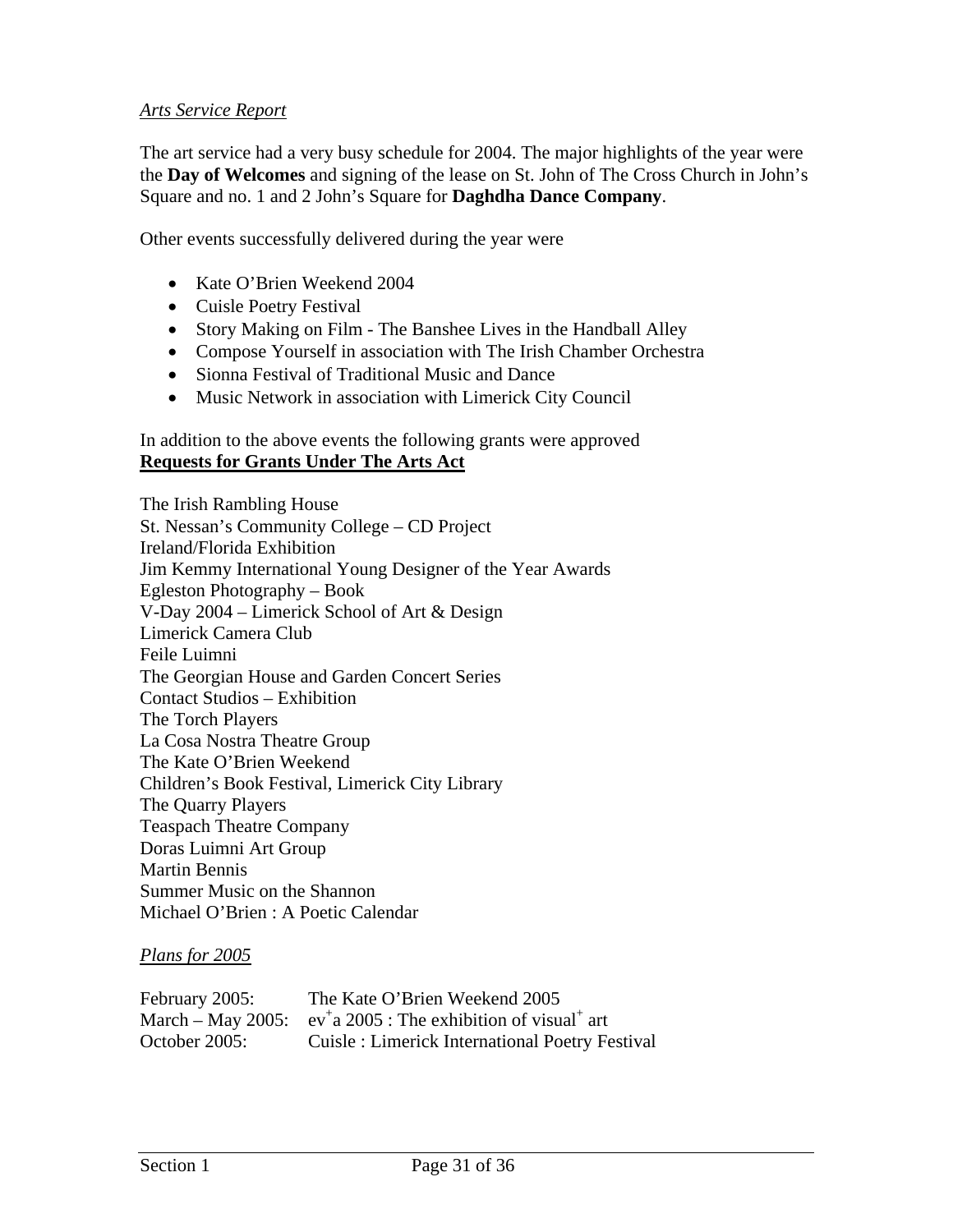October 2005: The publication of Stony Thursday Poetry Book November 2005: Sionna : A World of Music and Dance Each event will be part programmed and managed by The Arts Service of Limerick City Council.

### *Educational Community Based Projects 2005*

| $Jan - March 2005$ : | Young $ev^{\dagger}$ a, a series of workshops with artists that will result in a |
|----------------------|----------------------------------------------------------------------------------|
|                      | production of an event by the community with the artists                         |
| October 2005:        | Compose Yourself : a 3 year area-based project, taking place in                  |
|                      | Limerick City South, with the Irish Chamber Orchestra. 2005 will                 |
|                      | be the final year of the project.                                                |

### *Other Services*

- Administration of Grants Under The Arts Act.
- Working towards extending and enhancing the infrastructure for the arts in association with The Belltable Arts Centre, Daghdha Dance Company and other locally based arts organisations.
- Grant applications to be prepared for funding of arts projects locally.
- The implementation of a public art programme under the 1% for art scheme.

### *Limerick City Gallery of Art*

As part of the artistic programme a large number of exhibitions were held at the Gallery in 2004. The calendar was full for the entire year and the following are a list of the exhibitions:-

Tina O'Connell - Limerick born, London based artist produced Sculpture and a large scale floor Installation specially fabricated for LCGA.

Tjibbe Hooghiemstra - Night Flight, presented Drawings and Paintings.

EV+A - 52 National and International artists from 22 countries Curated by Zdenka Badovinac, Slovenia.

Corpus- Women Artists and Embodiment, work from the Irish National Collections, curated by Pippa Little, Shinnors Curatorial Scholarship.

Our Lady of Lourdes Active Group, Outreach project and exhibition responding to the Corpus Exhibition, with artist Ruth Brennan and Curator Pippa Little.

Florida/Ireland – Artists Exchange Exhibition.

Fantasia in NYC and recent work by Amy O'Riordan July 23rd-August  $27<sup>th</sup>$ .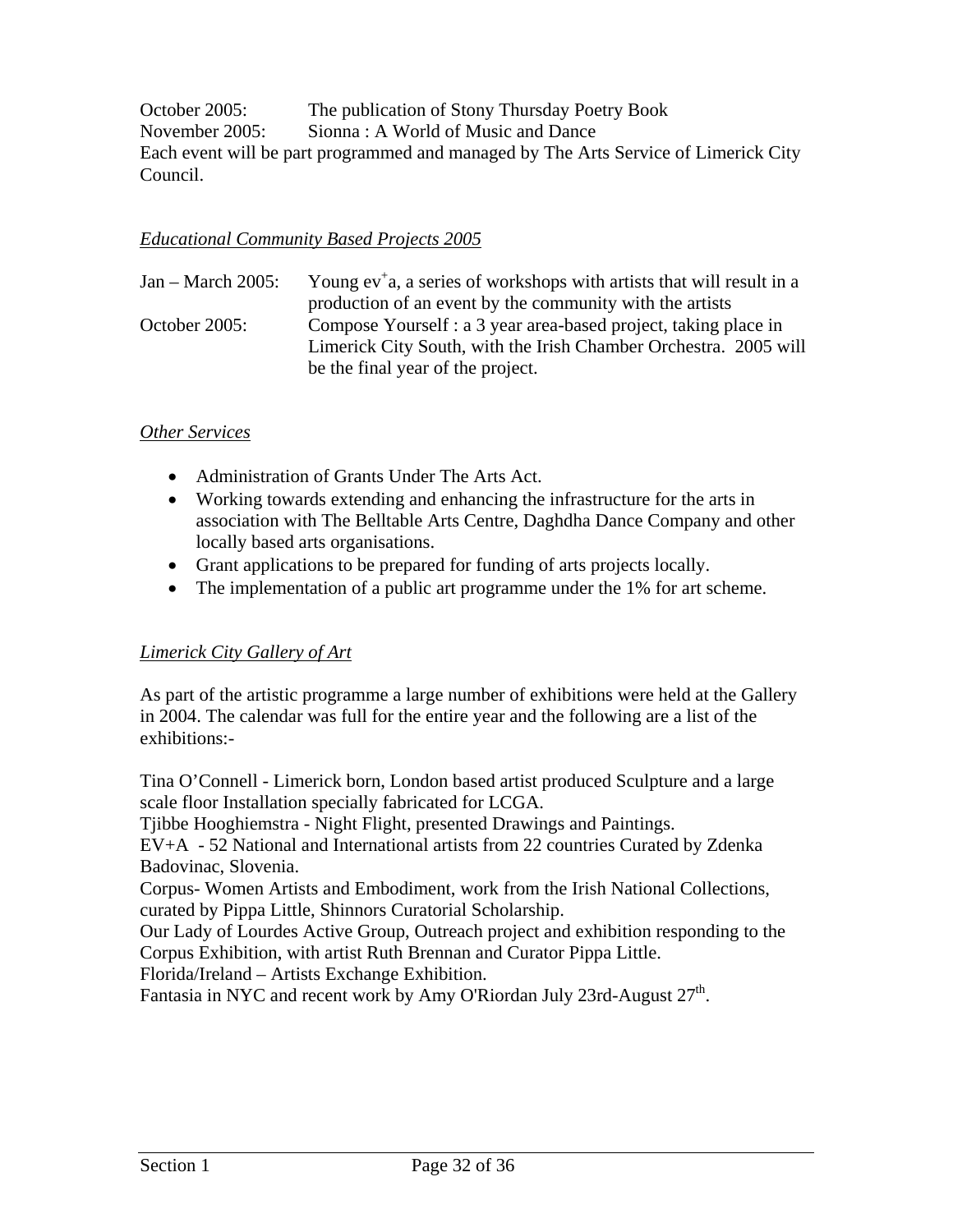Aine Phillips - ardent shelters exploring the concepts of home and shelter (exhibition included a Live Performance of homeless SHOOT! AT THE ARTIST, both an exhibition and a story of the last years of the totalitarian regime in the former Yugoslavia). Jack Donovan Exhibition of Retrospective Paintings 1959-2004. Publication also of a hardback catalogue.

Tom Fitzgerald Exhibition - The Ministry of Dust New Drawings, Sculpture and Installations. This was the largest exhibition he has ever assembled. A hardback catalogue accompanied the exhibition.

Paintings by Des Shortt hung with selections from the Collection,

*You should really go there -* An Experimental Project curated by Sean Lynch. A Contemporary Dance co-ordinated by Mary Nunan, including Colin Dunne and Jean Butler Nov. 16th Limerick Art Society Annual Ex. Dec.

# *Permanent Collection Storage*

Using funds from a Heritage Council Grant new storage racks have been purchased and installed.

# *Guide for young people to the Permanent Collection*

LCGA published a guide for young people to the Permanent Collection. This guide is designed to act as a stimulus for young people and their educators to study and discuss some of the wonderful work in the Collection. It will cover a variety of items in the collection including paintings by Paul Henry, Sir William Orpen, Jack B Yeats, and John Shinnors. The guide was published with the help of a Heritage Council Grant.

# *Collaborations with other Galleries and Loans.*

Siamsa Tire, The National Folk Theatre staged an exhibition of work from the Permanent Collection entitled Painting The Free State. Important works from the Permanent Collection featured major Irish artists of the mid 20th century including Jack B Yeats, Paul Henry, Sean Keating, Maurice Mac Gonigal, Walter Osborne and Percy French.

# *Plans for 2005*

• Launch Young people's guide to the Permanent Collection. AIB Prize Winner Exhibition with Amanda Coogan. Opening of Mark O' Kelly exhibition. Loan of 'Man of the West' a portrait of Sean Keating by Sir William Orpen to the Imperial War Museum London.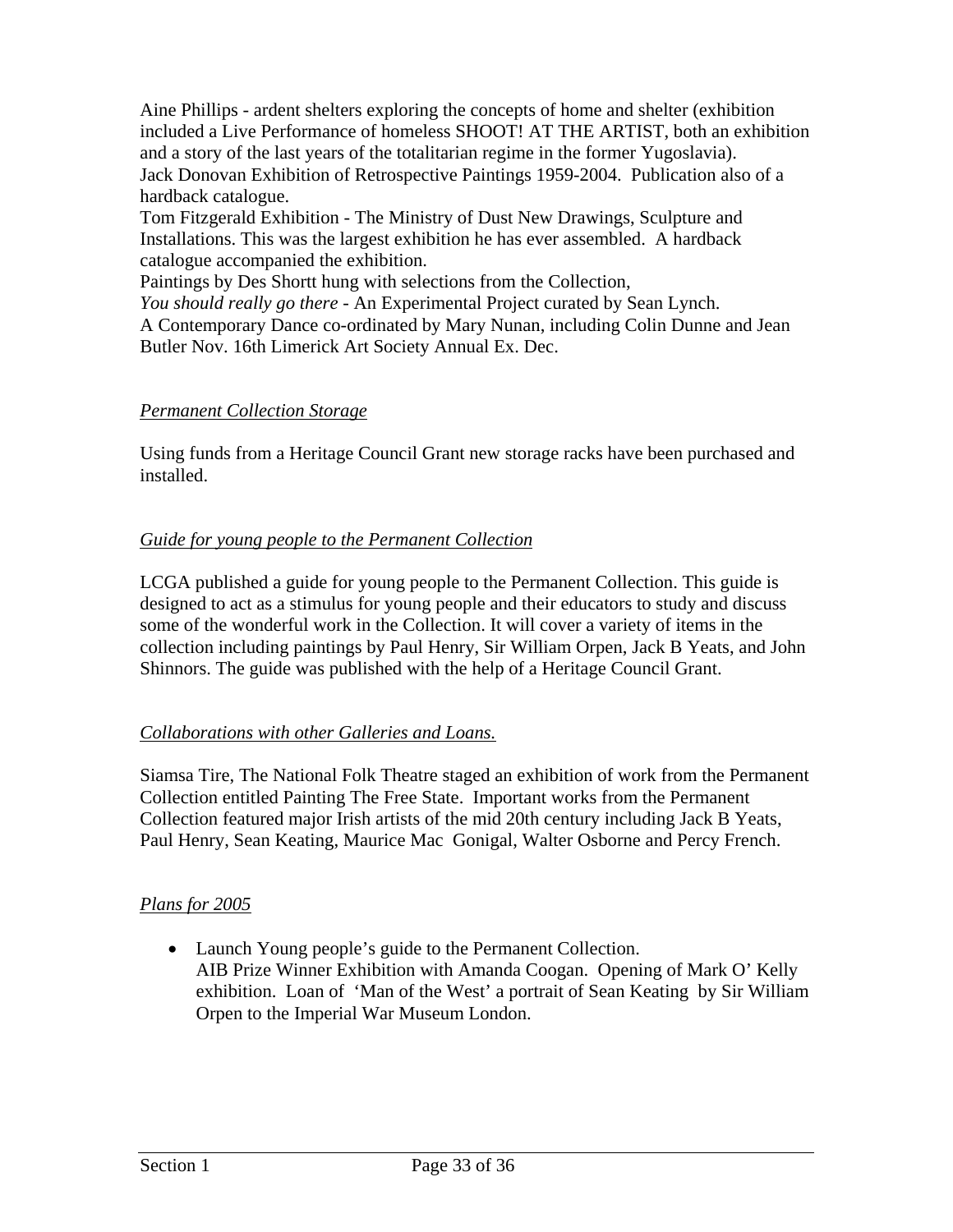- Opening of ev+a at LCGA and venues around the city, this year's curator is Dan Cameron, Chief curator of the New Museum, New York.
- Multi Media Music and sound interactive exhibition.
- Exhibition of 'Into the landsape' featuring some of Ireland's best known artists, curated by Jim Savage and exhibition by Dutch Artists curated by Arno Kramer.
- Two Limerick Artists, Donald Teskey and Gavin Hogg will show new works.
- The South African William Kentridge will be presented in October in cooperation with the Model Niland Gallery, Sligo and the Royal Hibernian Gallery, Dublin.
- Pippa Little, Shinnors Curatorial Research fellow based at the gallery will present her second curated event.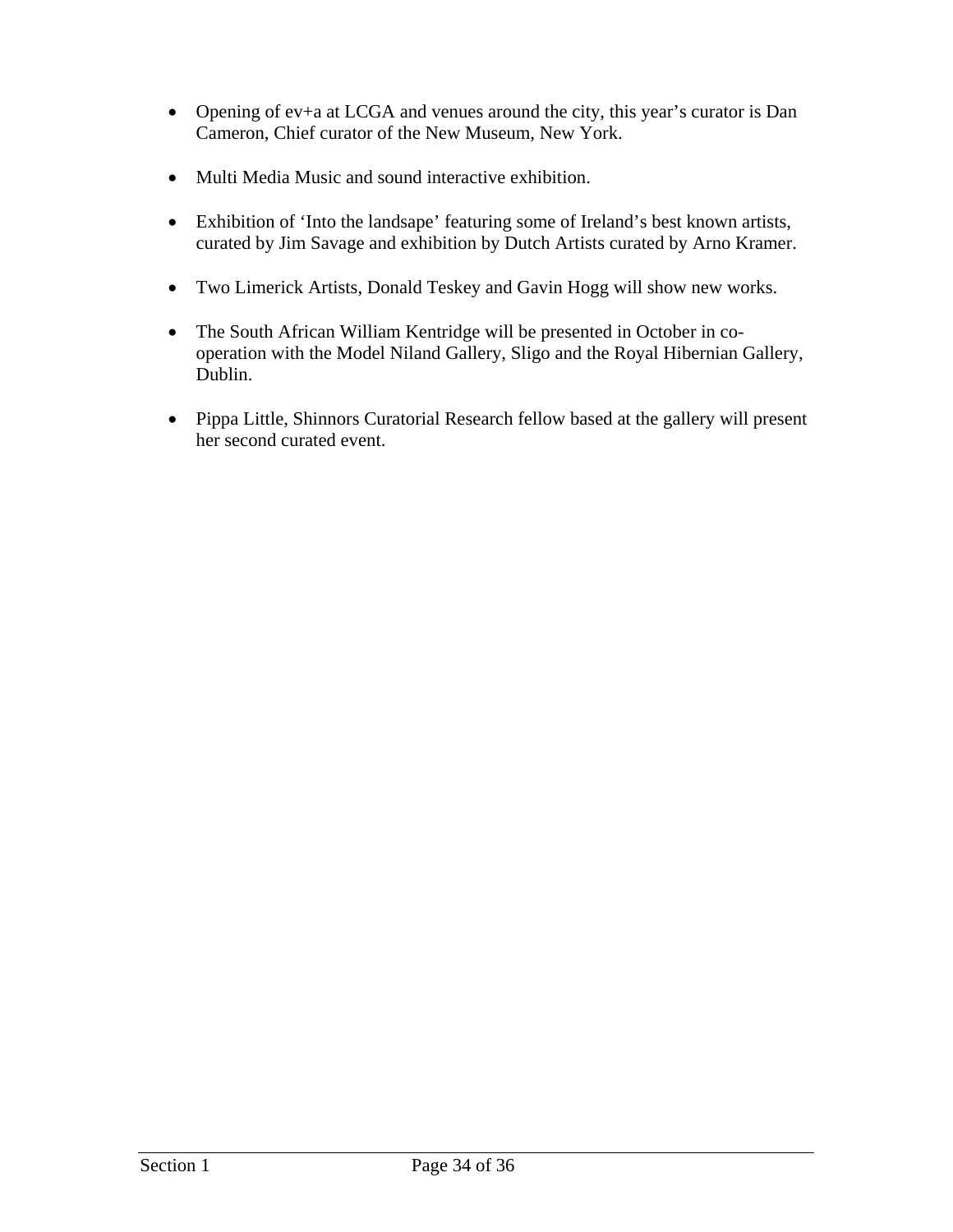### **CORPORATE & FINANCIAL SERVICES**

*"Corporate and Financial services represent a combination of internal support services whose objective is to ensure that the organization and the people within the organization are enabled to deliver a quality service to our customers"* 

#### *Partnership*

The Partnership process, over the past number of years, has been a mechanism to secure delivery of change and modernisation in the City Council. During 2004, work continued on a number of initiatives including, development of a draft Policy on Interculturalism, use of Mobile Phones, implementation of a No-Smoking Policy, introduction of a Workplace Health Promotion programme, and implementation of Pre-Retirement training. In addition, three members of staff attained Junior Certificate qualification as part of the Return to Learning training programme.

It is proposed to further extend adult learning opportunities to staff during 2005. Other matters targeted for action include; Development of a Policy on Vaccinations, implementation of Workplace Health initiatives, and examination of internal communication mechanisms. It is also envisaged that some structural changes will be introduced to Partnership committees early in 2005.

#### *Human Resources*

2005 will be a challenging year for the Council and especially the Human Resources Department, with the planned introduction of the Performance Management Development System. In addition, the Department is committed to enabling and assisting in the management of further improvements in work practices as part of the change and modernisation programme. This modernisation agenda is required under the benchmarking agreement. The Council will also progress the recommendations of the Human Resource Strategy prepared by Price Waterhouse Coopers for which the Council was a national pilot. Staff training will remain a key priority for 2005 with specific focus on enhancing skills, competencies and behaviours to achieve organisational, departmental and individual goals.

Making progress on all these fronts will improve delivery of service to our customers and will require the Human Resources Department to play a pivotal role in leading and managing change.